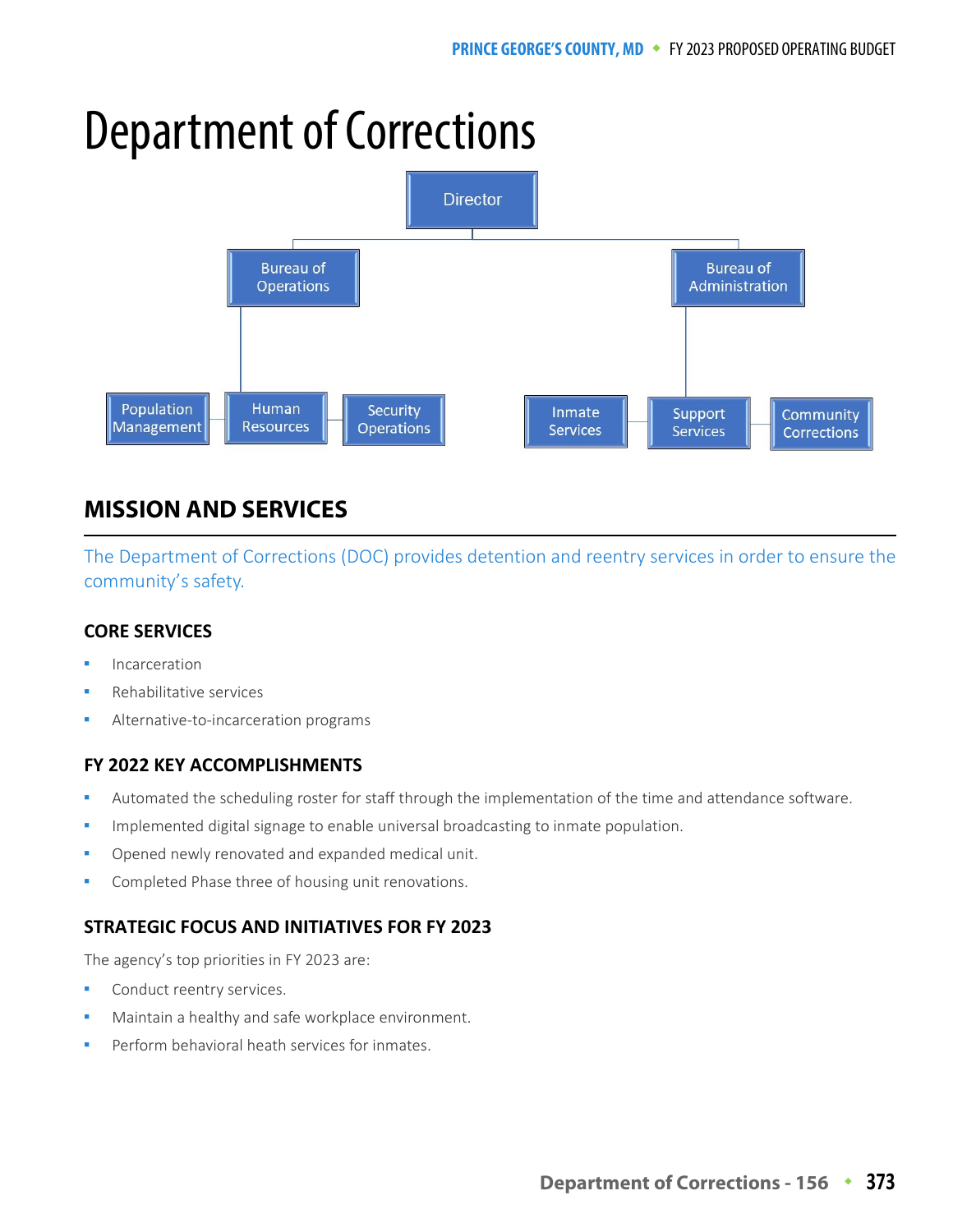# **FY 2023 BUDGET SUMMARY**

The FY 2023 proposed budget for the Department of Corrections is \$97,090,400, an increase of \$3,722,300 or 4.0% over the FY 2022 approved budget.

### **Expenditures by Fund Type**

|                     | FY 2021 Actual |         | FY 2022 Estimate<br>FY 2022 Budget |          | FY 2023 Proposed           |         |               |         |
|---------------------|----------------|---------|------------------------------------|----------|----------------------------|---------|---------------|---------|
| <b>Fund Types</b>   | <b>Amount</b>  | % Total | <b>Amount</b>                      | % Total  | Amount                     | % Total | <b>Amount</b> | % Total |
| <b>General Fund</b> | \$94,849,200   | 99.4%   | \$92,482,100                       | $99.1\%$ | \$94,718,100               | 99.3%   | \$96,890,400  | 99.8%   |
| <b>Grant Funds</b>  | 589,072        | $0.6\%$ | 886,000                            | 0.9%     | 629,200                    | 0.7%    | 200,000       | 0.2%    |
| <b>Total</b>        | \$95,438,272   | 100.0%  | \$93,368,100                       | 100.0%   | $\frac{1595,347,300}{100}$ | 100.0%  | \$97,090,400  | 100.0%  |

### **GENERAL FUND**

The FY 2023 proposed General Fund budget for the Department of Corrections is \$96,890,400, an increase of \$4,408,300 or 4.8% over the FY 2022 approved budget.

### **Reconciliation from Prior Year**

|                                                                                                                                                                                                                                 | <b>Expenditures</b> |
|---------------------------------------------------------------------------------------------------------------------------------------------------------------------------------------------------------------------------------|---------------------|
| <b>FY 2022 Approved Budget</b>                                                                                                                                                                                                  | \$92,482,100        |
| Increase Cost: Compensation - Mandated Salary Adjustments - Annualization of FY 2022 salary adjustments and<br>funding allocated for two CELT academy classes of 15 scheduled for November 2022 and March 2023                  | \$3,977,300         |
| <b>Increase Cost: Fringe Benefits</b> — Increase in the fringe benefit rate from 49.5% to 54.8% to align with projected costs as<br>well as increased employee pension; funding also allocated for sworn position reallocations | 3,130,300           |
| <b>Increase Cost: Operating</b> — Increase in contractual costs for food and medical services                                                                                                                                   | 600,900             |
| Increase Cost: Technology Cost Allocation - Increase in OIT charges based on anticipated countywide costs for<br>technology                                                                                                     | 185,100             |
| Add: Compensation — Funding for reallocation of four Correctional Officer Captain positions to four Correctional Officer<br><b>Major positions</b>                                                                              | 155,800             |
| Add: Compensation - Funding to support signing bonuses for CELT academy graduates                                                                                                                                               | 90,000              |
| <b>Increase Cost: Operating </b> — Increase in fleet management costs                                                                                                                                                           | 5,700               |
| <b>Decrease Cost: Operating</b> - Decrease in building maintenance and mileage reimbursement expenses to align with<br>anticipated costs                                                                                        | (128,000)           |
| Decrease Cost: Compensation - Salary lapse and attrition increases over the FY 2022 budget level as well as the transfer<br>of an Executive Admin Aide position to the Office of the County Executive                           | (3,608,800)         |
| <b>FY 2023 Proposed Budget</b>                                                                                                                                                                                                  | \$96,890,400        |

### **GRANT FUNDS**

The FY 2023 proposed grant budget for the Department of Corrections is \$200,000, a decrease of \$758,600 or -79.1% under the FY 2022 approved budget. Major source of funds in the FY 2023 proposed budget include:

**Edward Byrne Memorial Justice Assistance Grant-Local Solicitation**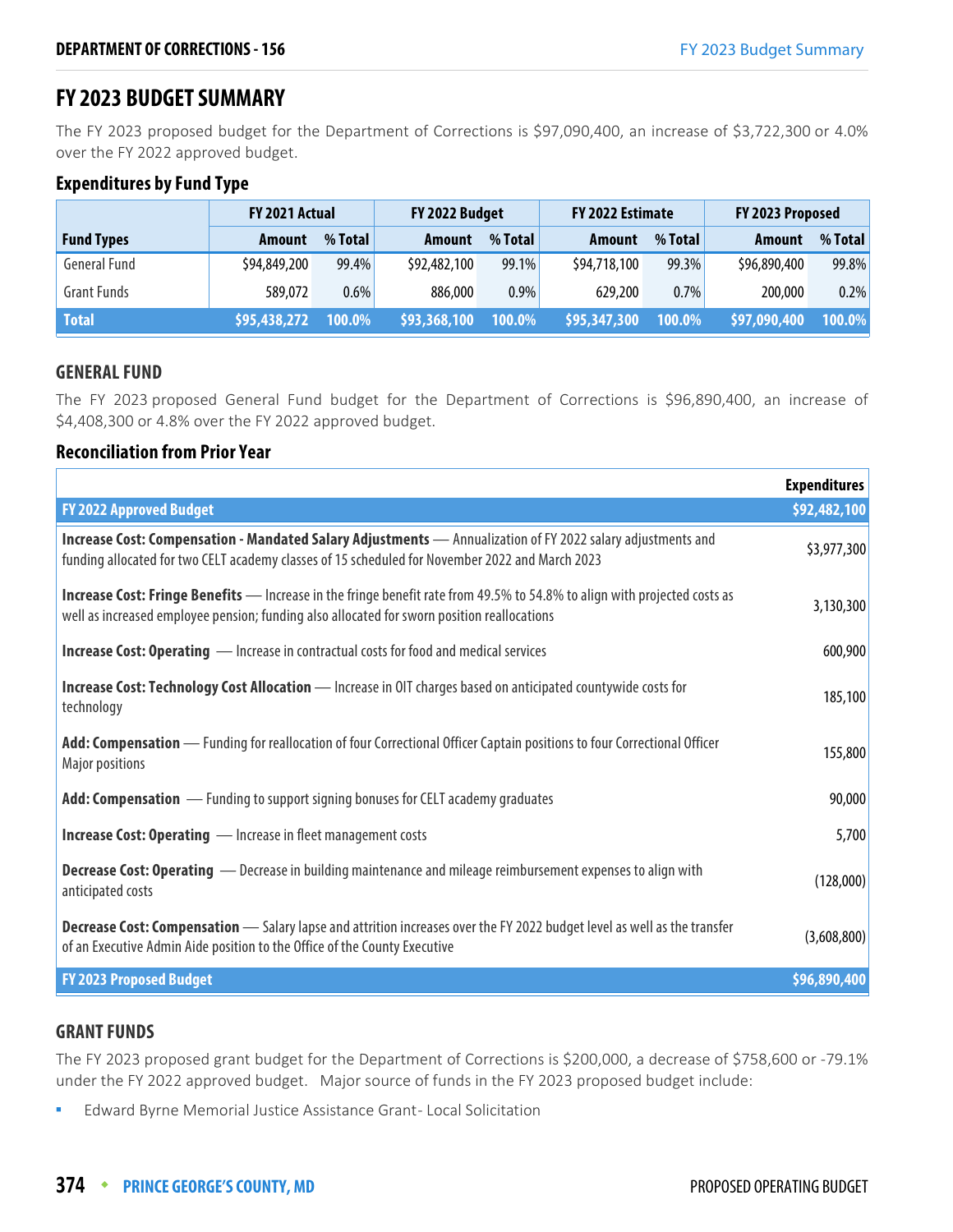### **Reconciliation from Prior Year**

|                                                                                               | <b>Expenditures</b> |
|-----------------------------------------------------------------------------------------------|---------------------|
| <b>FY 2022 Approved Budget</b>                                                                | \$958,600           |
| <b>Eliminate: Program/Service</b> - Recovery Points Reentry Residential Treatment- Cash Match | \$(72,600)          |
| <b>Eliminate: Program/Service</b> - Recovery Points Reentry Residential Treatment             | (186,000)           |
| <b>Eliminate: Program/Service</b> — Emergency Coronavirus Response Project Grant              | (500,000)           |
| <b>FY 2023 Proposed Budget</b>                                                                | \$200,000           |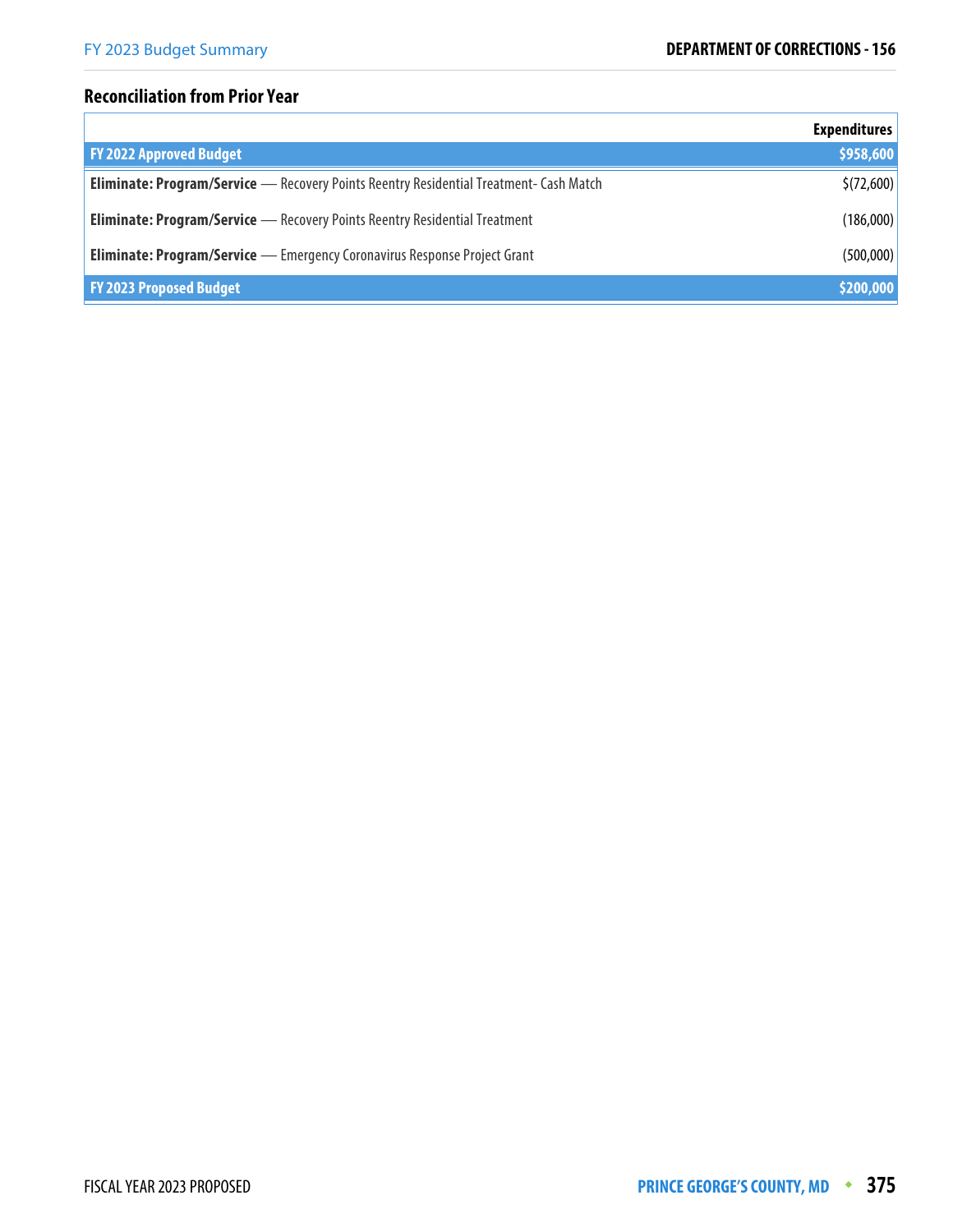# **STAFF AND BUDGET RESOURCES**

|                             | FY 2021        | FY 2022       | FY 2023        | Change           |
|-----------------------------|----------------|---------------|----------------|------------------|
| <b>Authorized Positions</b> | <b>Budget</b>  | <b>Budget</b> | Proposed       | <b>FY22-FY23</b> |
| <b>General Fund</b>         |                |               |                |                  |
| Full Time - Civilian        | 166            | 165           | 164            | (1)              |
| Full Time - Sworn           | 486            | 487           | 487            | 0                |
| Subtotal - FT               | 652            | 652           | 651            | (1)              |
| Part Time                   | $\Omega$       | $\Omega$      | $\Omega$       | $\theta$         |
| <b>Limited Term</b>         | $\Omega$       | $\Omega$      | $\Omega$       | $\theta$         |
|                             |                |               |                |                  |
| <b>Grant Program Funds</b>  |                |               |                |                  |
| Full Time - Civilian        | $\Omega$       | $\Omega$      | $\Omega$       | $\Omega$         |
| Full Time - Sworn           | 0              | $\Omega$      | $\Omega$       | $\Omega$         |
| Subtotal - FT               | 0              | $\Omega$      | 0              | $\theta$         |
| Part Time                   | $\Omega$       | $\Omega$      | $\Omega$       | $\theta$         |
| <b>Limited Term</b>         | $\overline{2}$ | 4             | $\overline{2}$ | (2)              |
|                             |                |               |                |                  |
| <b>TOTAL</b>                |                |               |                |                  |
| Full Time - Civilian        | 166            | 165           | 164            | (1)              |
| Full Time - Sworn           | 486            | 487           | 487            | 0                |
| Subtotal - FT               | 652            | 652           | 651            | (1)              |
| Part Time                   | $\Omega$       | $\Omega$      | $\Omega$       | $\Omega$         |
| <b>Limited Term</b>         | 2              | 4             | $\overline{2}$ | (2)              |

|                                  | FY 2023      |              |                 |
|----------------------------------|--------------|--------------|-----------------|
| Positions By Classification      | Full<br>Time | Part<br>Time | Limited<br>Term |
| <b>Account Clerk</b>             | 5            |              |                 |
| Accountant                       | 2            |              |                 |
| <b>Accounting Technician</b>     |              |              |                 |
| Administrative Aide              | 13           |              |                 |
| Administrative Assistant         | 9            |              |                 |
| <b>Administrative Specialist</b> | 6            |              |                 |
| <b>Associate Director</b>        |              |              |                 |
| Audio Visual Specialist          |              |              |                 |
| <b>Budget Management Analyst</b> | 2            |              |                 |

|                                                |                | FY 2023      |                 |
|------------------------------------------------|----------------|--------------|-----------------|
| Positions By Classification                    | Full<br>Time   | Part<br>Time | Limited<br>Term |
| <b>Community Developer</b>                     | 0              | 0            | 0               |
| Correctional Administrator                     | 4              | 0            | 0               |
| <b>Correctional Officer Captain</b>            | 7              | 0            | 0               |
| <b>Correctional Officer Corporal</b>           | 152            | 0            | 0               |
| <b>Correctional Officer Lieutenant</b>         | 23             | 0            | 0               |
| Correctional Officer Major                     | 3              | 0            | 0               |
| Correctional Officer Master<br>Corporal        | 95             | 0            | 0               |
| <b>Correctional Officer Master</b><br>Sergeant | 14             | 0            | 0               |
| <b>Correctional Officer Private</b>            | 137            | 0            | 0               |
| <b>Correctional Officer Sergeant</b>           | 55             | 0            | 0               |
| <b>Correctional Treatment</b><br>Coordinator   | 68             | 0            | 1               |
| Counselor                                      | 0              | 0            | 1               |
| Crew Supervisor                                | 2              | 0            | 0               |
| Deputy Director                                | 2              | 0            | 0               |
| <b>Director</b>                                | 1              | 0            | 0               |
| Executive Administrative Aide                  | 1              | 0            | 0               |
| <b>General Clerk</b>                           | 4              | 0            | 0               |
| Human Resources Analyst                        | 3              | 0            | 0               |
| Human Resources Assistant                      | 1              | 0            | 0               |
| Information Technician Project<br>Coordinator  | 5              | 0            | 0               |
| Instructor                                     | 3              | 0            | 0               |
| Investigator                                   | 2              | 0            | 0               |
| Laboratory Assistant                           | 3              | 0            | 0               |
| Para-Legal Assistant                           | 7              | 0            | 0               |
| Planner                                        | 0              | 0            | 0               |
| Procurement Officer                            | $\overline{2}$ | 0            | 0               |
| Psychologist                                   | Τ              | U            | U               |
| <b>Public Information Officer</b>              | 1              | $\mathbf 0$  | 0               |
| Supply Manager                                 | $\overline{2}$ | 0            | 0               |
| Supply Property Clerk                          | 12             | 0            | 0               |
| Supply Technician                              | $\mathbf 1$    | $\mathbf 0$  | 0               |
| <b>TOTAL</b>                                   | 651            | 0            | 2               |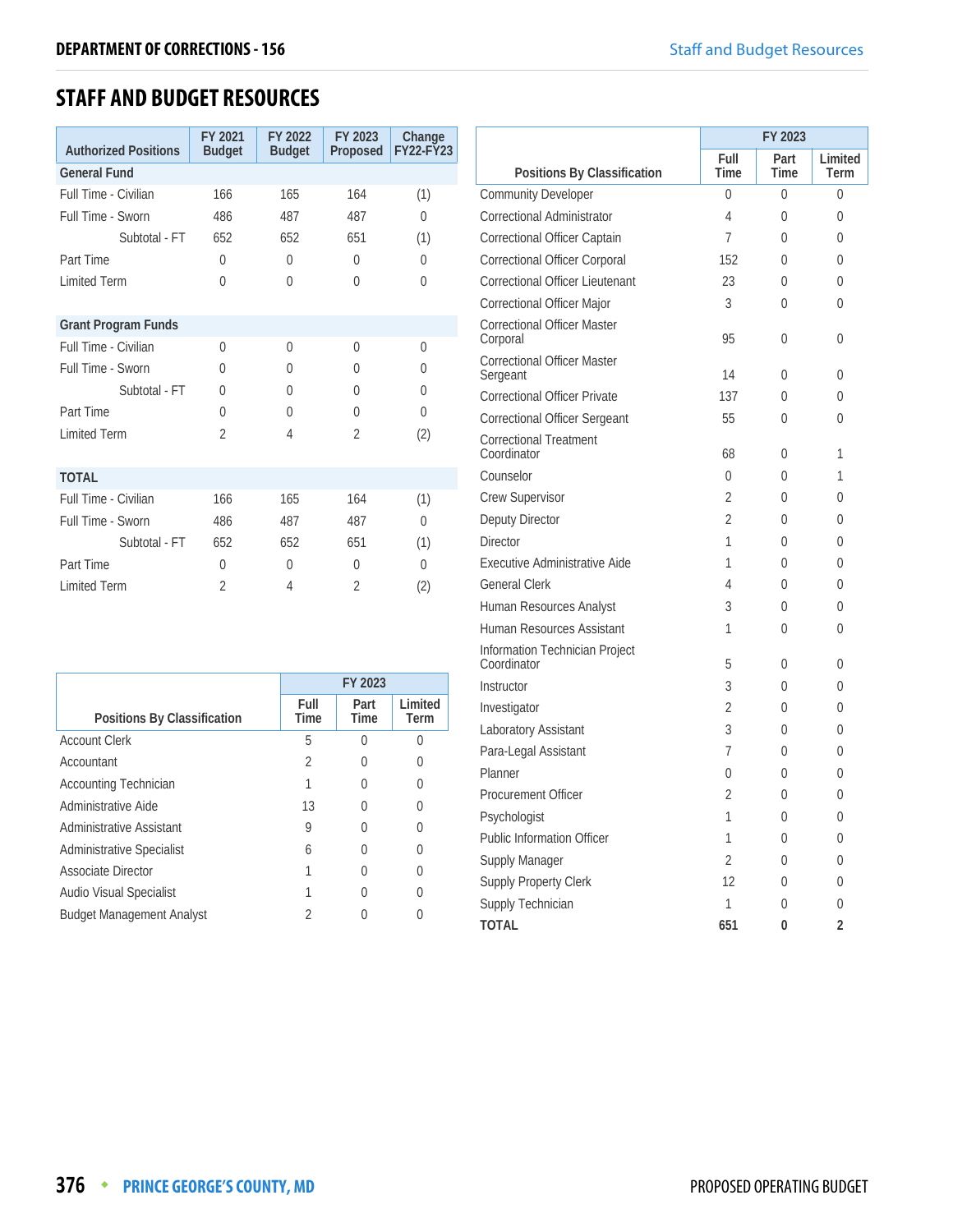|                        | <b>FY 2021</b> | <b>FY 2022</b> | <b>FY 2022</b>  | <b>FY 2023</b>  | <b>Change FY22-FY23</b> |             |
|------------------------|----------------|----------------|-----------------|-----------------|-------------------------|-------------|
| Category               | Actual         | <b>Budget</b>  | <b>Estimate</b> | <b>Proposed</b> | Amount (\$)             | Percent (%) |
| Compensation           | \$53,782,110   | \$52,350,900   | \$50,863,400    | \$52,965,200    | \$614,300               | 1.2%        |
| <b>Fringe Benefits</b> | 26,182,550     | 25,913,700     | 28,420,500      | 29,044,000      | 3,130,300               | 12.1%       |
| <b>Operating</b>       | 14,615,830     | 14,165,300     | 15,197,700      | 14,829,000      | 663,700                 | 4.7%        |
| Capital Outlay         | 268,885        | 275,000        | 275,000         | 275,000         |                         | 0.0%        |
| <b>SubTotal</b>        | \$94,849,375   | \$92,704,900   | \$94,756,600    | \$97,113,200    | \$4,408,300             | 4.8%        |
| Recoveries             | (175)          | (222, 800)     | (38, 500)       | (222, 800)      |                         | 0.0%        |
| <b>Total</b>           | \$94,849,200   | \$92,482,100   | \$94,718,100    | \$96,890,400    | \$4,408,300             | 4.8%        |

### **Expenditures by Category - General Fund**

In FY 2023, compensation expenditures increase 1.2% over the FY 2022 budget due to prior year merit increases and other salary adjustments offset by an increase in salary lapse and sworn attrition. Funding is also allocated for two recruitment classes of 15 recruits scheduled for November 2022 and March 2023. Compensation supports funding of 651 out of 651 full time positions. An Executive Administrative Aide position is transferred to the Office of the County Executive to support the Office of Integrity and Compliance. Fringe benefit expenditures increase 12.1% over the FY 2022 budget due to an increase in the fringe benefit rate, prior year salary adjustments as well as an increase in employee pension costs.

Operating expenditures increase 4.7% over the FY 2022 budget due to an increase in contractual costs for food and medical services and an increase in the technology cost allocation charge. This increase is partially offset by a slight decrease in building maintenance and mileage reimbursement to align with anticipated costs.

Capital outlay expenditures remain the same from the FY 2022 budget. Funding will support the purchase of metal detectors.

Recovery expenditures remain the same from the FY 2022 budget and come from the Drug Enforcement and Education Special Revenue Fund to support the Reentry Program.

|                                       | <b>FY 2021</b> | <b>FY 2022</b> | <b>FY 2022</b>  | FY 2023         | <b>Change FY22-FY23</b> |             |
|---------------------------------------|----------------|----------------|-----------------|-----------------|-------------------------|-------------|
| Category                              | Actual         | <b>Budget</b>  | <b>Estimate</b> | <b>Proposed</b> | Amount (\$)             | Percent (%) |
| Office of the Director                | \$5,027,267    | \$5,009,400    | \$4,344,700     | \$4,373,200     | \$(636,200)             | $-12.7%$    |
| <b>Human Resources Division</b>       | 4,845,911      | 5,201,700      | 6,950,200       | 7,698,200       | 2,496,500               | 48.0%       |
| <b>Security Operations Division</b>   | 45,105,834     | 47,508,700     | 49,459,800      | 43,935,000      | (3,573,700)             | $-7.5%$     |
| <b>Population Management Division</b> | 6,837,450      | 7,499,600      | 6,132,000       | 5,648,300       | (1,851,300)             | $-24.7%$    |
| <b>Support Services Division</b>      | 15,885,569     | 13,981,000     | 14,930,800      | 14,440,100      | 459,100                 | 3.3%        |
| Inmate Services Division              | 3,873,628      | 2,695,800      | 3,673,800       | 2,558,700       | (137, 100)              | $-5.1%$     |
| <b>Special Operations Division</b>    | 12,534,118     | 8,523,300      | 8,607,600       | 13,848,600      | 5,325,300               | 62.5%       |
| <b>Community Corrections Division</b> | 739,423        | 2,062,600      | 619,200         | 4,388,300       | 2,325,700               | 112.8%      |
| <b>Total</b>                          | \$94,849,200   | \$92,482,100   | \$94,718,100    | \$96,890,400    | \$4,408,300             | 4.8%        |

### **Expenditures by Division - General Fund**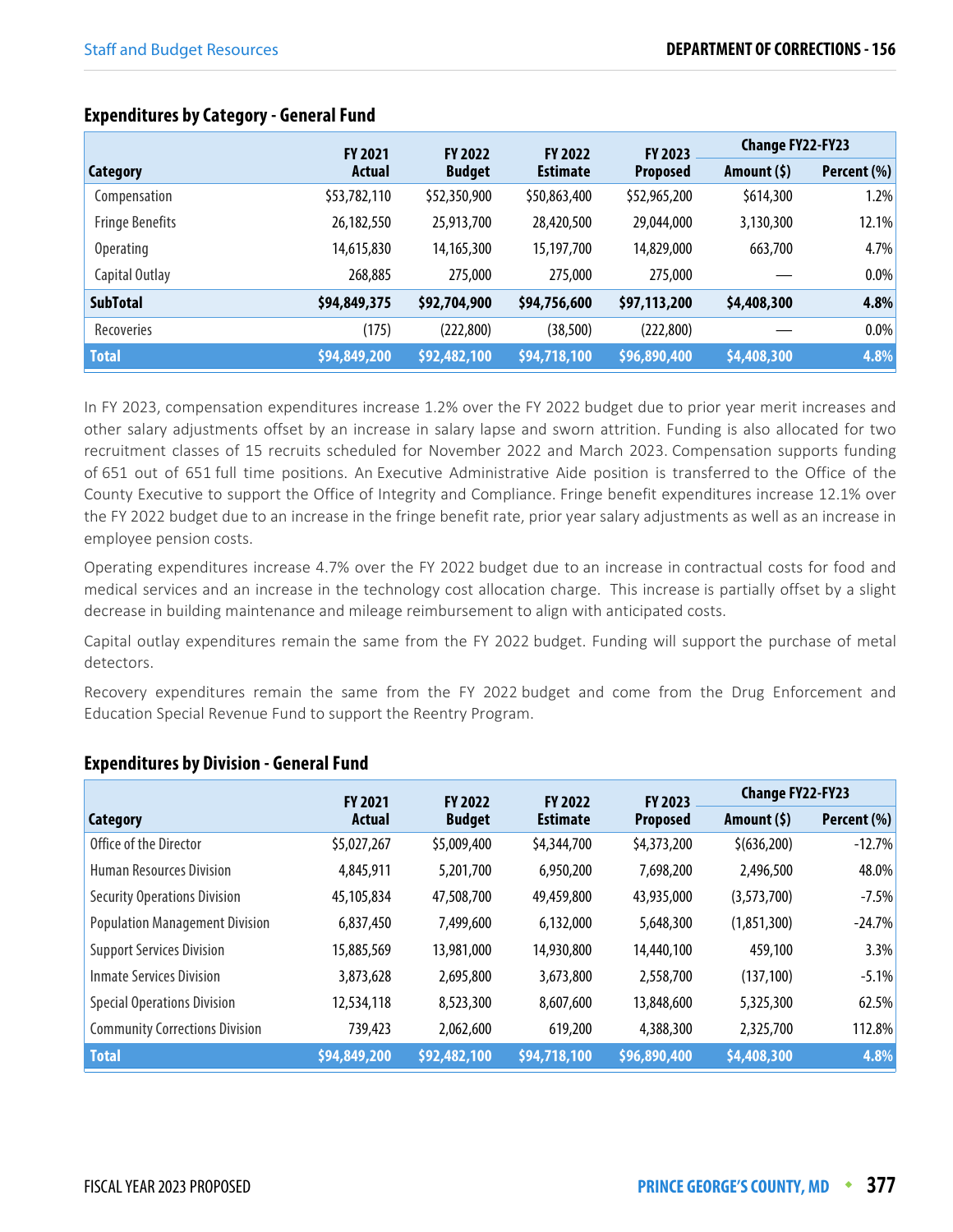# **General Fund - Division Summary**

|                                                       | <b>FY 2021</b> | FY 2022       | FY 2022         | FY 2023         | <b>Change FY22-FY23</b> |             |
|-------------------------------------------------------|----------------|---------------|-----------------|-----------------|-------------------------|-------------|
| <b>Category</b>                                       | <b>Actual</b>  | <b>Budget</b> | <b>Estimate</b> | <b>Proposed</b> | Amount (\$)             | Percent (%) |
| <b>Office of the Director</b>                         |                |               |                 |                 |                         |             |
| Compensation                                          | \$3,573,192    | \$3,644,300   | \$2,824,600     | \$2,787,100     | \$ (857, 200)           | $-23.5%$    |
| <b>Fringe Benefits</b>                                | 1,388,707      | 1,267,000     | 1,398,200       | 1,488,000       | 221,000                 | 17.4%       |
| <b>Operating</b>                                      | 65,368         | 98,100        | 121,900         | 98,100          |                         | 0.0%        |
| Capital Outlay                                        |                |               |                 |                 |                         |             |
| <b>SubTotal</b>                                       | \$5,027,267    | \$5,009,400   | \$4,344,700     | \$4,373,200     | \$ (636, 200)           | $-12.7%$    |
| Recoveries                                            |                |               |                 |                 |                         |             |
| <b>Total Office of the Director</b>                   | \$5,027,267    | \$5,009,400   | \$4,344,700     | \$4,373,200     | \$ (636, 200)           | $-12.7%$    |
| <b>Human Resources Division</b>                       |                |               |                 |                 |                         |             |
| Compensation                                          | \$1,683,745    | \$1,612,100   | \$2,466,800     | \$2,896,400     | \$1,284,300             | 79.7%       |
| <b>Fringe Benefits</b>                                | 602,319        | 563,600       | 1,438,500       | 1,590,700       | 1,027,100               | 182.2%      |
| Operating                                             | 2,559,846      | 3,026,000     | 3,044,900       | 3,211,100       | 185,100                 | 6.1%        |
| Capital Outlay                                        |                |               |                 |                 |                         |             |
| <b>SubTotal</b>                                       | \$4,845,911    | \$5,201,700   | \$6,950,200     | \$7,698,200     | \$2,496,500             | 48.0%       |
| Recoveries                                            |                |               |                 |                 |                         |             |
| <b>Total Human Resources Division</b>                 | \$4,845,911    | \$5,201,700   | \$6,950,200     | \$7,698,200     | \$2,496,500             | 48.0%       |
| <b>Security Operations Division</b>                   |                |               |                 |                 |                         |             |
| Compensation                                          | \$27,911,473   | \$30,453,900  | \$31,059,600    | \$28,360,500    | \$(2,093,400)           | $-6.9%$     |
| <b>Fringe Benefits</b>                                | 17,187,642     | 17,054,800    | 18,400,200      | 15,574,500      | (1,480,300)             | $-8.7%$     |
| <b>Operating</b>                                      | 6,794          |               |                 |                 |                         |             |
| Capital Outlay                                        |                |               |                 |                 |                         |             |
| <b>SubTotal</b>                                       | \$45,105,909   | \$47,508,700  | \$49,459,800    | \$43,935,000    | \$(3, 573, 700)         | $-7.5%$     |
| Recoveries                                            | (75)           |               |                 |                 |                         |             |
| <b>Total Security Operations Division</b>             | \$45,105,834   | \$47,508,700  | \$49,459,800    | \$43,935,000    | \$(3, 573, 700)         | $-7.5%$     |
| <b>Population Management Division</b>                 |                |               |                 |                 |                         |             |
| Compensation                                          | \$4,713,755    | \$5,372,600   | \$3,946,700     | \$3,411,200     | \$(1,961,400)           | $-36.5%$    |
| <b>Fringe Benefits</b>                                | 1,806,896      | 1,788,200     | 1,953,500       | 1,873,300       | 85,100                  | 4.8%        |
| Operating                                             | 316,800        | 363,800       | 236,800         | 363,800         |                         | 0.0%        |
| Capital Outlay                                        |                |               |                 |                 |                         |             |
| <b>SubTotal</b>                                       | \$6,837,450    | \$7,524,600   | \$6,137,000     | \$5,648,300     | \$(1,876,300)           | $-24.9%$    |
| Recoveries                                            |                | (25,000)      | (5,000)         |                 | 25,000                  | $-100.0\%$  |
| <b>Total Population Management</b><br><b>Division</b> | \$6,837,450    | \$7,499,600   | \$6,132,000     | \$5,648,300     | \$(1,851,300)           | $-24.7%$    |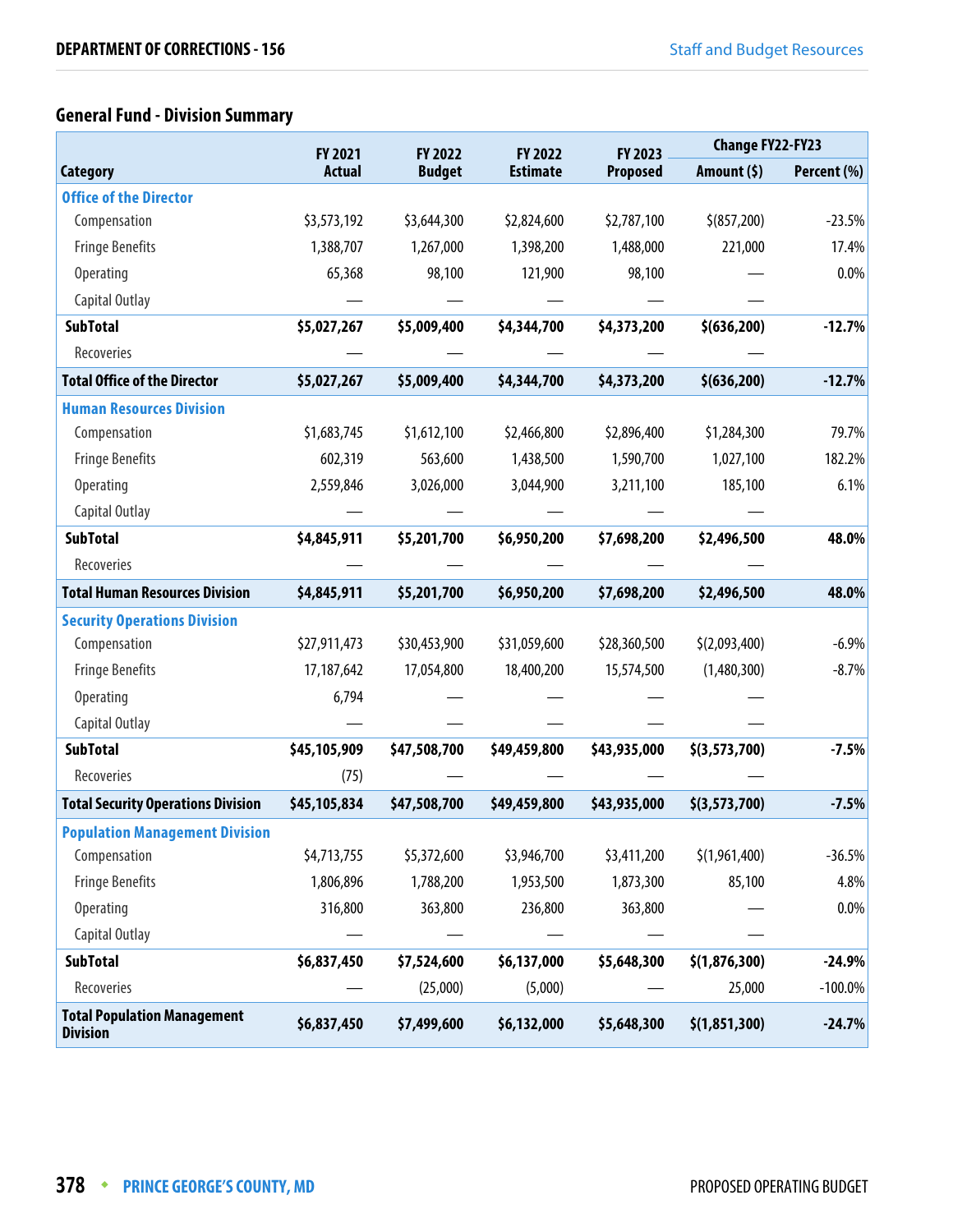# **General Fund - Division Summary** (continued)

|                                                       | <b>FY 2021</b> | FY 2022       | FY 2022         | FY 2023         | <b>Change FY22-FY23</b> |             |
|-------------------------------------------------------|----------------|---------------|-----------------|-----------------|-------------------------|-------------|
| <b>Category</b>                                       | <b>Actual</b>  | <b>Budget</b> | <b>Estimate</b> | <b>Proposed</b> | Amount $(5)$            | Percent (%) |
| <b>Support Services Division</b>                      |                |               |                 |                 |                         |             |
| Compensation                                          | \$3,293,685    | \$2,746,900   | \$2,099,100     | \$2,275,000     | \$(471,900)             | $-17.2%$    |
| <b>Fringe Benefits</b>                                | 894,050        | 794,200       | 1,039,100       | 1,249,300       | 455,100                 | 57.3%       |
| <b>Operating</b>                                      | 11,452,945     | 10,164,900    | 11,517,600      | 10,640,800      | 475,900                 | 4.7%        |
| Capital Outlay                                        | 244,889        | 275,000       | 275,000         | 275,000         |                         | 0.0%        |
| <b>SubTotal</b>                                       | \$15,885,569   | \$13,981,000  | \$14,930,800    | \$14,440,100    | \$459,100               | 3.3%        |
| Recoveries                                            |                |               |                 |                 |                         |             |
| <b>Total Support Services Division</b>                | \$15,885,569   | \$13,981,000  | \$14,930,800    | \$14,440,100    | \$459,100               | 3.3%        |
| <b>Inmate Services Division</b>                       |                |               |                 |                 |                         |             |
| Compensation                                          | \$2,756,518    | \$1,493,800   | \$2,307,900     | \$1,433,900     | \$ (59,900)             | $-4.0%$     |
| <b>Fringe Benefits</b>                                | 965,883        | 870,400       | 1,142,400       | 787,500         | (82,900)                | $-9.5%$     |
| <b>Operating</b>                                      | 151,228        | 331,600       | 223,500         | 337,300         | 5,700                   | 1.7%        |
| Capital Outlay                                        |                |               |                 |                 |                         |             |
| <b>SubTotal</b>                                       | \$3,873,628    | \$2,695,800   | \$3,673,800     | \$2,558,700     | \$(137,100)             | $-5.1%$     |
| Recoveries                                            |                |               |                 |                 |                         |             |
| <b>Total Inmate Services Division</b>                 | \$3,873,628    | \$2,695,800   | \$3,673,800     | \$2,558,700     | \$(137,100)             | $-5.1%$     |
| <b>Special Operations Division</b>                    |                |               |                 |                 |                         |             |
| Compensation                                          | \$9,301,307    | \$5,372,000   | \$5,744,400     | \$8,874,800     | \$3,502,800             | 65.2%       |
| <b>Fringe Benefits</b>                                | 3,161,341      | 3,048,200     | 2,843,500       | 4,873,700       | 1,825,500               | 59.9%       |
| <b>Operating</b>                                      | 47,574         | 103,100       | 19,700          | 100,100         | (3,000)                 | $-2.9%$     |
| Capital Outlay                                        | 23,996         |               |                 |                 |                         |             |
| <b>SubTotal</b>                                       | \$12,534,218   | \$8,523,300   | \$8,607,600     | \$13,848,600    | \$5,325,300             | 62.5%       |
| Recoveries                                            | (100)          |               |                 |                 |                         |             |
| <b>Total Special Operations Division</b>              | \$12,534,118   | \$8,523,300   | \$8,607,600     | \$13,848,600    | \$5,325,300             | 62.5%       |
| <b>Community Corrections Division</b>                 |                |               |                 |                 |                         |             |
| Compensation                                          | \$548,436      | \$1,655,300   | \$414,300       | \$2,926,300     | \$1,271,000             | 76.8%       |
| <b>Fringe Benefits</b>                                | 175,711        | 527,300       | 205,100         | 1,607,000       | 1,079,700               | 204.8%      |
| Operating                                             | 15,276         | 77,800        | 33,300          | 77,800          |                         | 0.0%        |
| Capital Outlay                                        |                |               |                 |                 |                         |             |
| <b>SubTotal</b>                                       | \$739,423      | \$2,260,400   | \$652,700       | \$4,611,100     | \$2,350,700             | 104.0%      |
| Recoveries                                            |                | (197, 800)    | (33,500)        | (222, 800)      | (25,000)                | 12.6%       |
| <b>Total Community Corrections</b><br><b>Division</b> | \$739,423      | \$2,062,600   | \$619,200       | \$4,388,300     | \$2,325,700             | 112.8%      |
| <b>Total</b>                                          | \$94,849,200   | \$92,482,100  | \$94,718,100    | \$96,890,400    | \$4,408,300             | 4.8%        |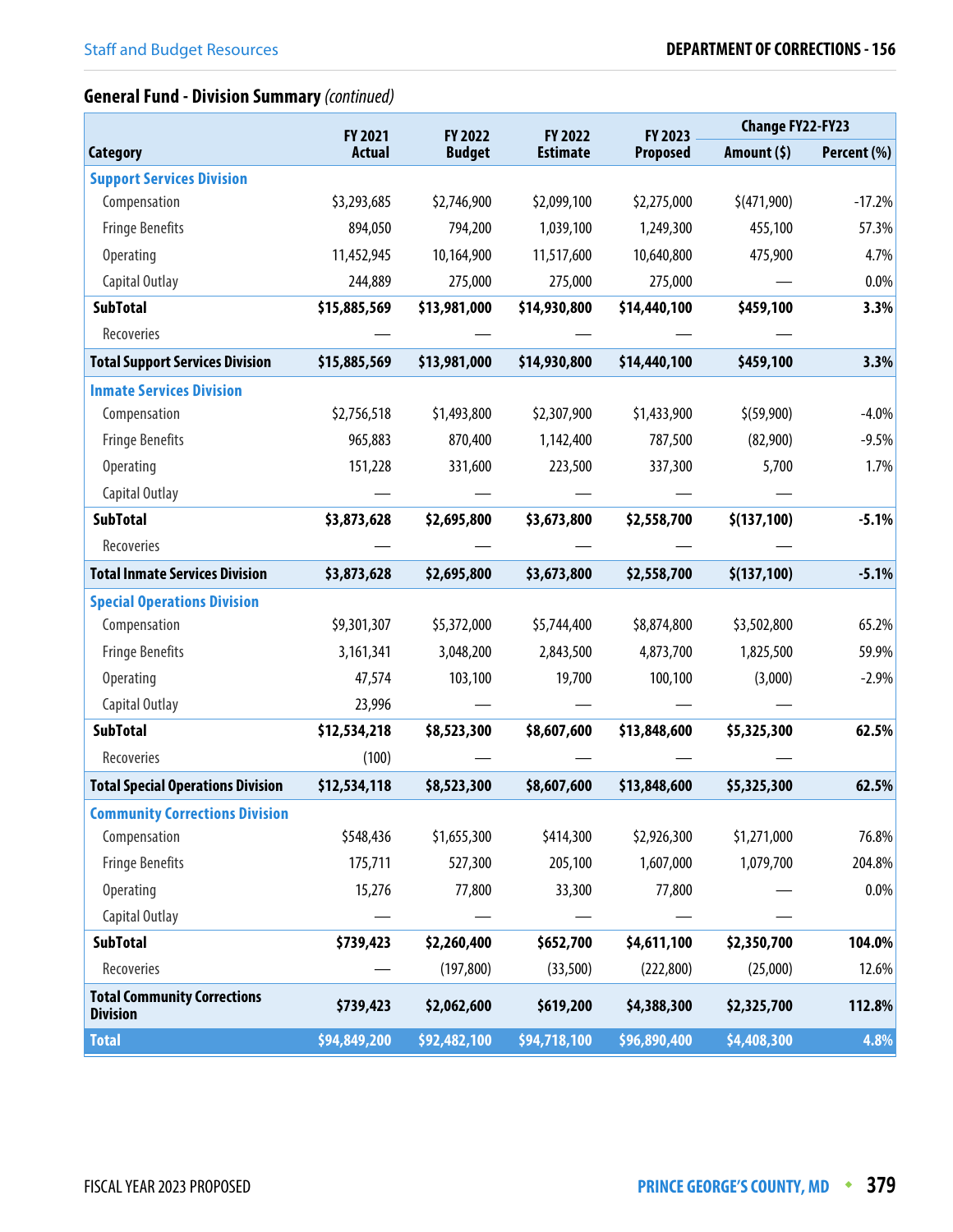# **DIVISION OVERVIEW**

### **Office of the Director**

**Office of the Director** The Office of the Director is responsible for providing policy direction and the coordination of the agency's operating divisions.

In addition, the office informs the citizens about the agency's innovative inmate supervision and management approaches. The office is also responsible for the review of pending State and local legislation affecting the agency. This division houses the Office of Professional Responsibility and Legal Affairs that is responsible for investigating alleged misconduct by inmates and employees.

### **Fiscal Summary**

In FY 2023, the division expenditures decrease \$636,200 or -12.7% under the FY 2022 budget. Staffing resources remain unchanged from FY 2022 budget. The primary budget changes include:

- **An** increase in salary lapse and transfer of an Executive Administrative Aide position to The Office of the County Executive.
- An increase in fringe benefit costs due to an increase in employee pension costs.
- The operating budget includes funding to support legal transcription contractual costs.

|                             | <b>FY 2022</b> | FY 2023         | <b>Change FY22-FY23</b> |                         |  |
|-----------------------------|----------------|-----------------|-------------------------|-------------------------|--|
|                             | <b>Budget</b>  | <b>Proposed</b> |                         | Amount (\$) Percent (%) |  |
| <b>Total Budget</b>         | \$5,009,400    | \$4,373,200     | \$ (636, 200)           | $-12.7%$                |  |
| <b>STAFFING</b>             |                |                 |                         |                         |  |
| <b>Full Time - Civilian</b> | 11             | 13              | $\mathfrak z$           | 18.2%                   |  |
| <b>Full Time - Sworn</b>    | 15             | 13              | (2)                     | $-13.3%$                |  |
| <b>Subtotal - FT</b>        | 26             | 26              | 0                       | $0.0\%$                 |  |
| Part Time                   | $\theta$       | $\Omega$        | $\Omega$                | $0.0\%$                 |  |
| <b>Limited Term</b>         | 0              | 0               | 0                       | 0.0%                    |  |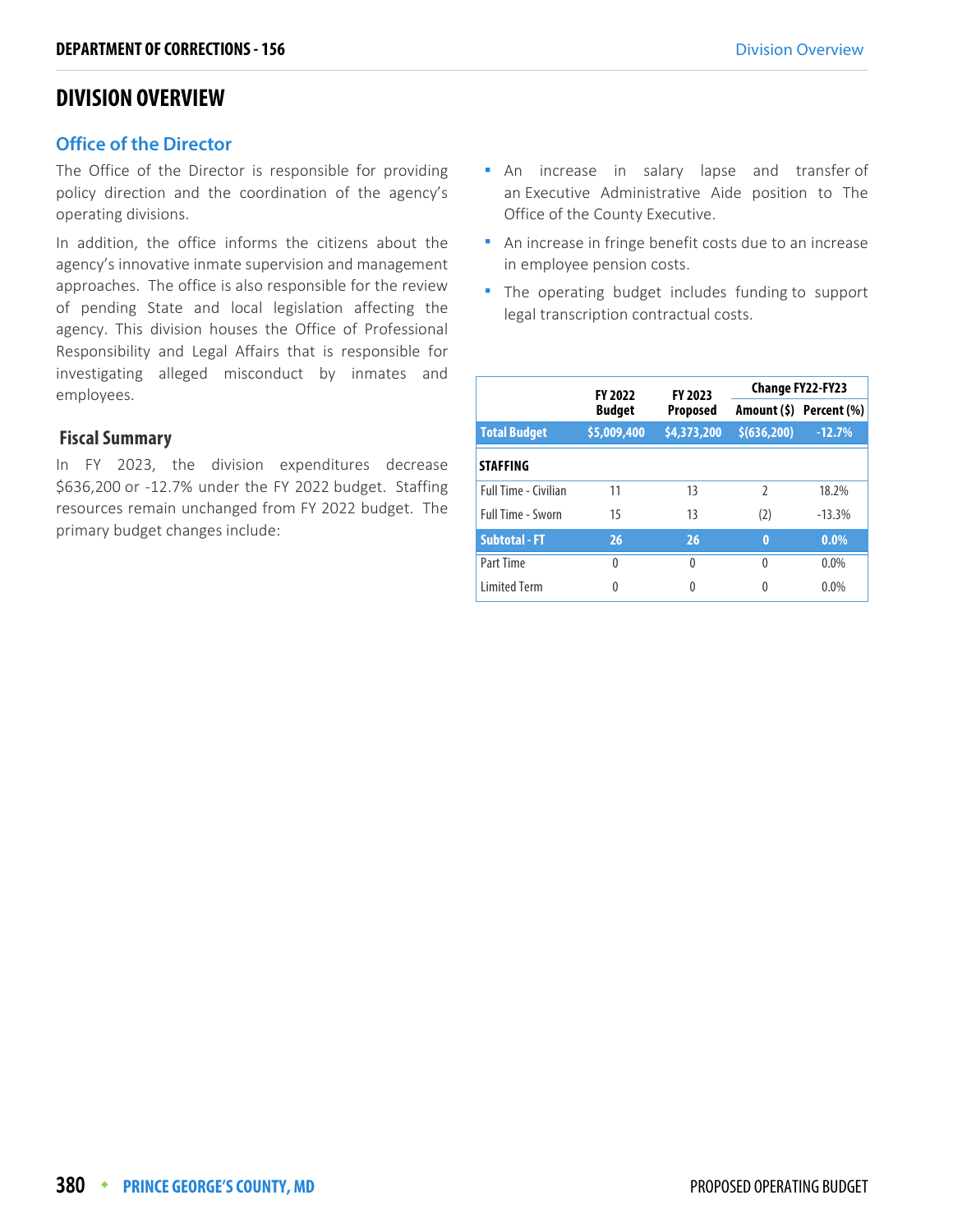**Human Resources Division** The Human Resources Division supports the agency's operations by providing personnel services including recruitment, testing, payroll, staff training and background investigation services. The division is also responsible for coordinating the certification and accreditation process for the correctional center. In addition, the Information Services Unit in this division is responsible for managing all aspects of the agency's hardware, software and computer systems.

### **Fiscal Summary**

In FY 2023, the division expenditures increase \$2,496,500 or 48.0% over the FY 2022 budget. Staffing resources increase by three positions from the FY 2022 budget. The primary budget changes include:

- An increase in personnel costs offset by attrition.
- **F** Funding is provided to support two CELT academy classes of 15 in addition to signing bonuses for graduates.
- An increase in fringe benefit costs due to an increase in employee pension costs.
- An increase in the technology cost allocation charge based on anticipated countywide technology costs.

|                             |                                  | FY 2023<br><b>FY 2022</b> |             | <b>Change FY22-FY23</b> |  |
|-----------------------------|----------------------------------|---------------------------|-------------|-------------------------|--|
|                             | <b>Budget</b><br><b>Proposed</b> |                           |             | Amount (\$) Percent (%) |  |
| <b>Total Budget</b>         | \$5,201,700                      | \$7,698,200               | \$2,496,500 | 48.0%                   |  |
| <b>STAFFING</b>             |                                  |                           |             |                         |  |
| <b>Full Time - Civilian</b> | 16                               | 16                        | $\Omega$    | $0.0\%$                 |  |
| Full Time - Sworn           | 8                                | 11                        | 3           | 37.5%                   |  |
| <b>Subtotal - FT</b>        | 24                               | 27                        | 3           | 12.5%                   |  |
| Part Time                   | $\Omega$                         | $\Omega$                  | $\Omega$    | $0.0\%$                 |  |
| <b>Limited Term</b>         | 0                                | 0                         | 0           | 0.0%                    |  |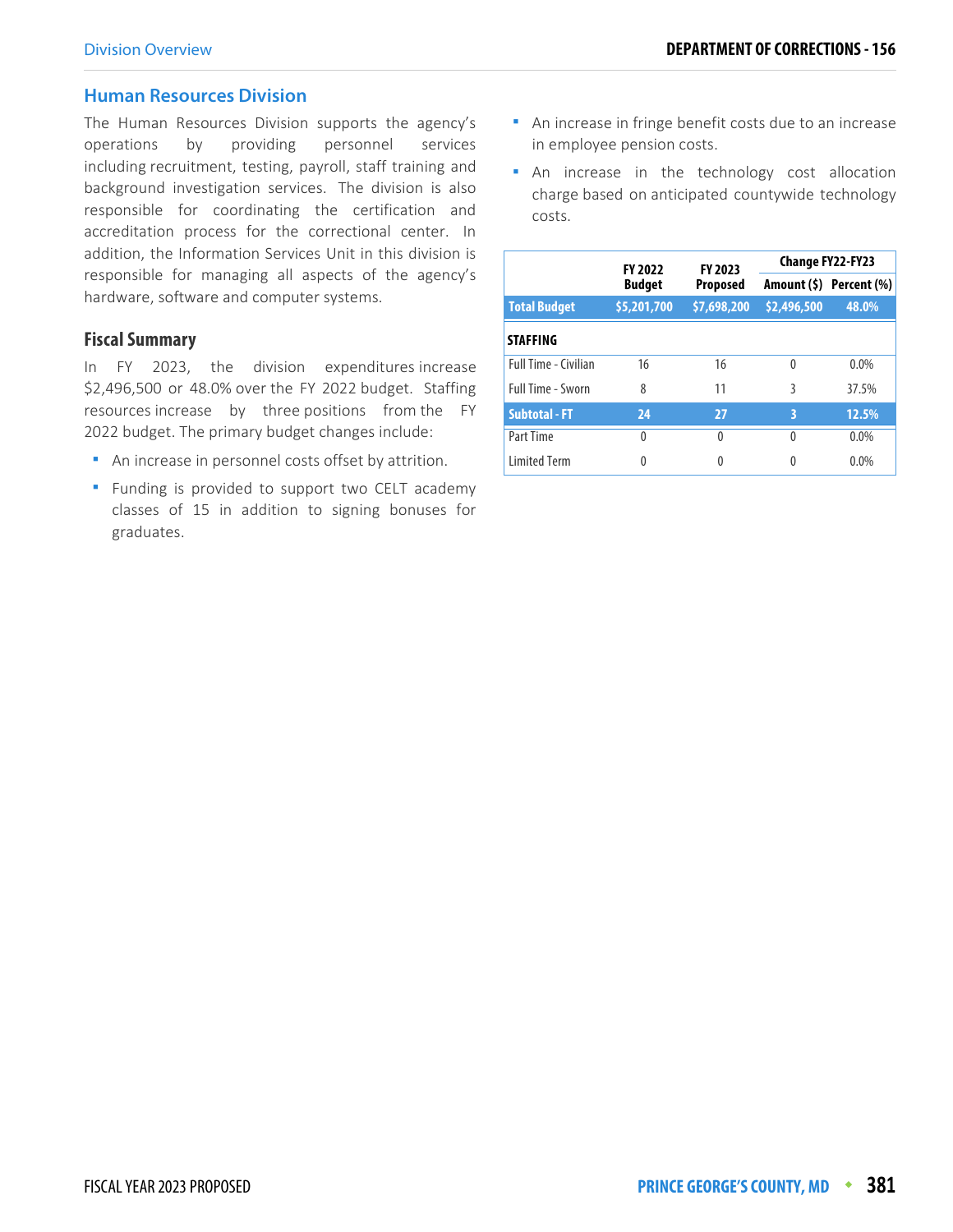**Security Operations Division** The Security Operations Division is responsible for the care and custody of inmates sentenced to, or held for, detention in the County correctional center in Upper Marlboro. The inmate population includes pretrial detainees, county-sentenced inmates, State-sentenced inmates pending transport to a State facility and a limited number of out-of-county prisoners. Correctional officers provide direct supervision of inmates in secure housing units and provide security during prisoner movement within the facility for medical and dental care, participation in various programs, visits by family and friends and court appearances.

### **Fiscal Summary**

In FY 2023, the division expenditures decrease \$3,573,700 or -19.8% under the FY 2022 budget. Staffing resources decrease by 69 positions from the FY 2022 budget. The primary budget changes include:

- A decrease in personnel costs due to increased attrition and salary lapse as well as internal reorganization.
- A net decrease in fringe benefit costs due to an increase in attrition and salary lapse offset by an increase in employee pension costs.

|                             | <b>FY 2022</b> | FY 2023         | Change FY22-FY23           |          |  |
|-----------------------------|----------------|-----------------|----------------------------|----------|--|
|                             | <b>Budget</b>  | <b>Proposed</b> | Amount (\$) Percent (%)    |          |  |
| <b>Total Budget</b>         | \$47,508,700   |                 | \$43,935,000 \$(3,573,700) | $-7.5%$  |  |
| <b>STAFFING</b>             |                |                 |                            |          |  |
| <b>Full Time - Civilian</b> | 14             | 3               | (11)                       | $-78.6%$ |  |
| <b>Full Time - Sworn</b>    | 335            | 277             | (58)                       | $-17.3%$ |  |
| <b>Subtotal - FT</b>        | 349            | 280             | (69)                       | $-19.8%$ |  |
| Part Time                   | $\Omega$       | 0               | 0                          | $0.0\%$  |  |
| <b>Limited Term</b>         | 0              | 0               | 0                          | $0.0\%$  |  |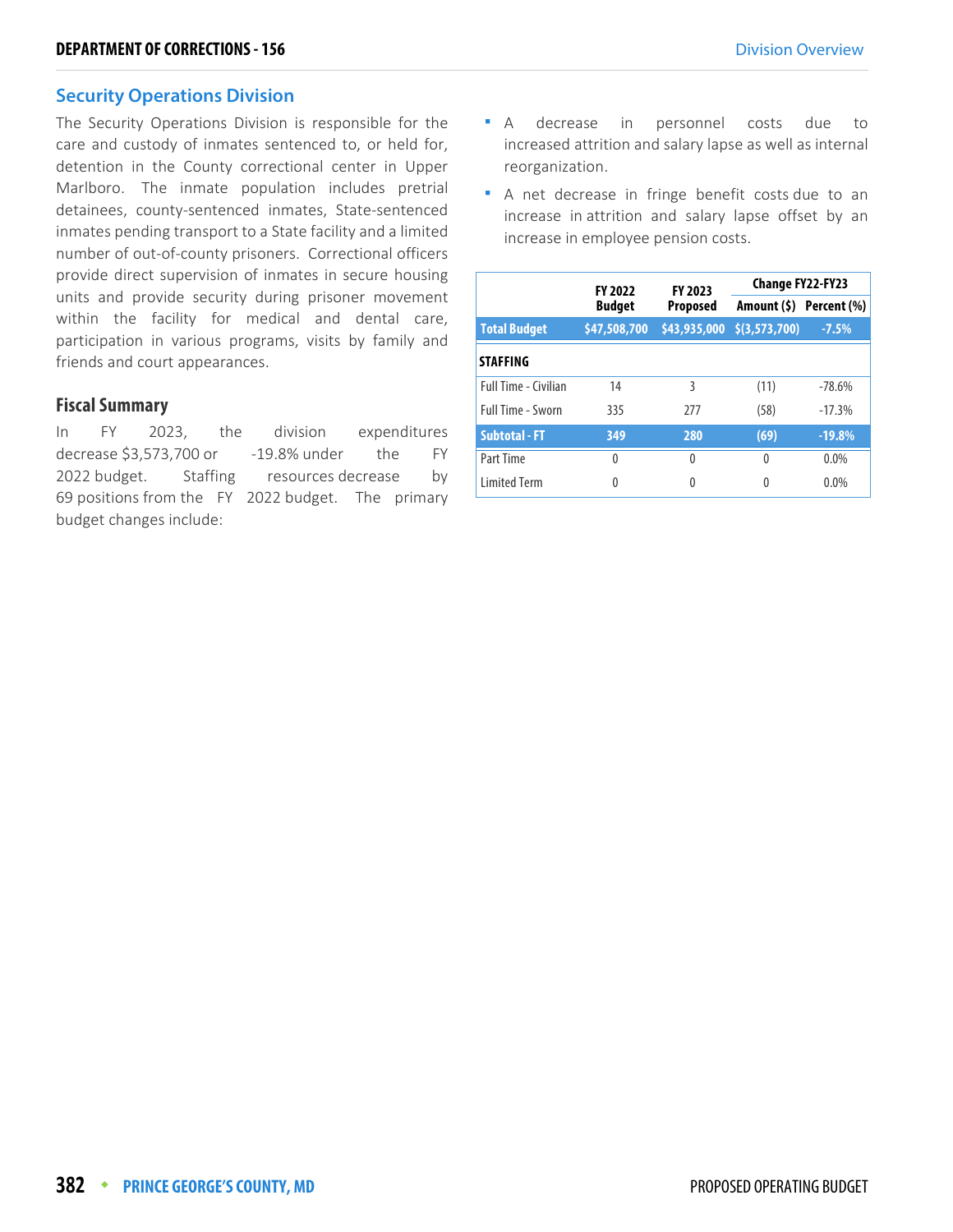**Population Management Division** The Population Management Division has four units: (1) Inmate Records; (2) Classification; (3) Case Management/ Pretrial Supervision; and (4) Monitoring Services. The Inmate Records Section maintains records on all inmate activity during the incarceration period.

The Classification Unit categorizes inmates to determine where the inmates should be housed in the correctional center. The unit also conducts inmate disciplinary hearings and provides clearance for inmate workers. Additional responsibilities include arranging timely transport for inmates sentenced to the State Division of Corrections and coordinating federal prisoner billings and payments.

The Case Management/Pretrial Supervision Unit is responsible for community-based supervision of defendants awaiting trial. Each new inmate is interviewed prior to a bond hearing. Criminal history and other data are compiled for presentation to the court. This unit supervises the activities of defendants in the pretrial release program and monitors compliance with the conditions of release.

The Monitoring Services Unit supervises and controls inmates who are detained in their homes by court action through computerized random telephone calls, monitoring wristlets that verify the identity and location of the inmate and face-to-face contact with caseworkers.

### **Fiscal Summary**

In FY 2023, the division expenditures decrease \$1,851,300 or -20.3% under the FY 2022 budget. Staffing resources decrease by 12 positions from the FY 2022 budget. The primary budget changes include:

- A decrease in personnel costs due to increased attrition and salary lapse as well as internal organization to centralize community supervision activities in one division.
- Funding supports the general and administrative contract for home monitoring services.
- **-** Recovery budget was moved to the Community Corrections division due to internal reorganization.

|                             | <b>FY 2022</b> | FY 2023         | Change FY22-FY23        |          |  |
|-----------------------------|----------------|-----------------|-------------------------|----------|--|
|                             | <b>Budget</b>  | <b>Proposed</b> | Amount (\$) Percent (%) |          |  |
| <b>Total Budget</b>         | \$7,499,600    | \$5,648,300     | \$(1,851,300)           | $-24.7%$ |  |
| <b>STAFFING</b>             |                |                 |                         |          |  |
| <b>Full Time - Civilian</b> | 47             | 35              | (12)                    | $-25.5%$ |  |
| <b>Full Time - Sworn</b>    | 12             | 12              | 0                       | $0.0\%$  |  |
| <b>Subtotal - FT</b>        | 59             | 47              | (12)                    | $-20.3%$ |  |
| Part Time                   | 0              | 0               | 0                       | $0.0\%$  |  |
| <b>Limited Term</b>         | 0              | 0               | 0                       | $0.0\%$  |  |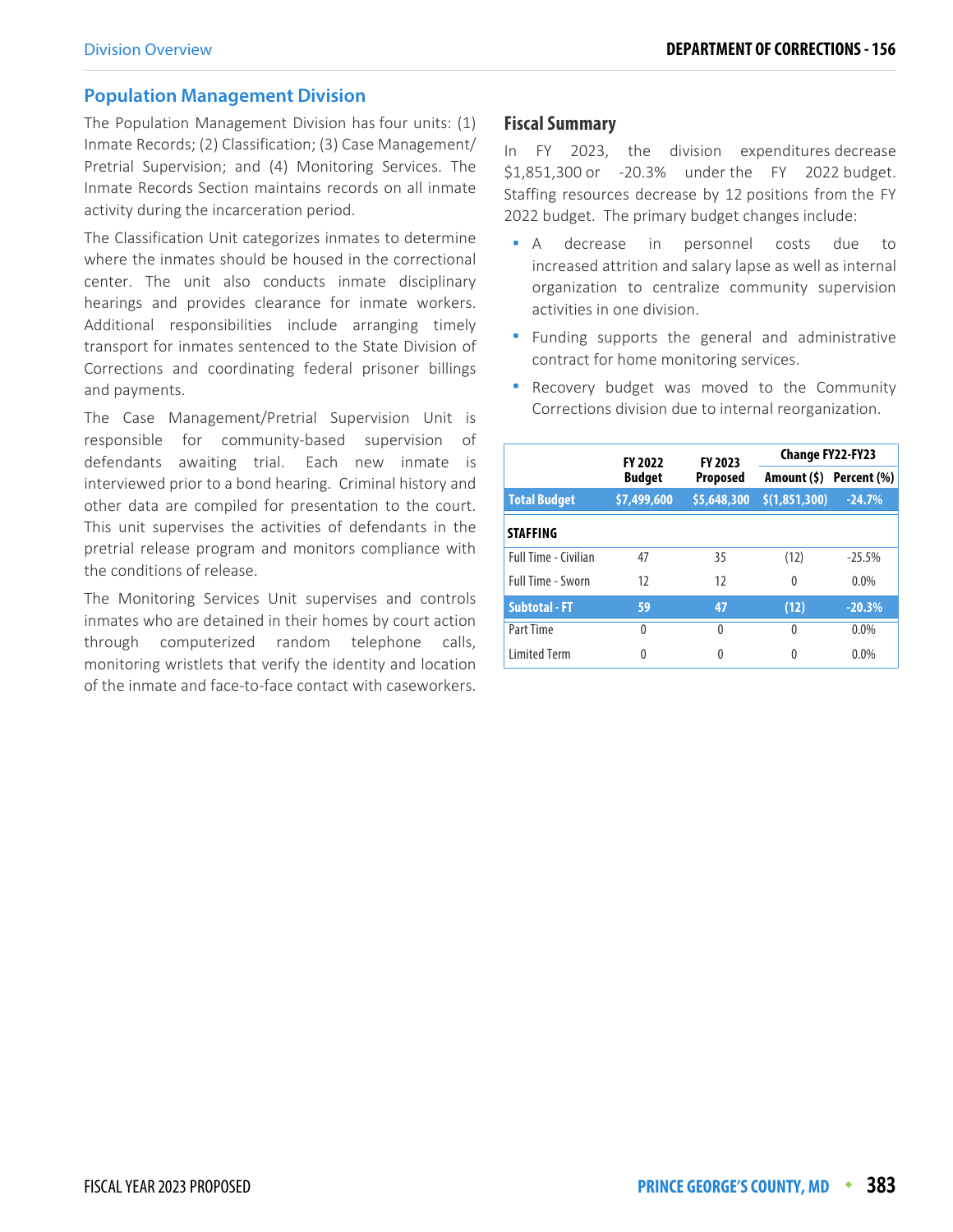**Support Services Division** The Support Services Division consists of three sections: (1) Facility Services; (2) Inmate Property and Laundry; and (3) Fiscal Services.

The Facilities Services Section oversees building maintenance and provides all supplies required by staff and inmates.

The Property and Laundry Section controls personal property during incarceration and is responsible for issuing and laundering clothes and linens used by inmates.

The Fiscal Services Section is responsible for preparing and monitoring the agency's General Fund, grant and capital budgets as well as handling fiscal responsibilities including managing inmate funds, contracts and the management of all other payments.

### **Fiscal Summary**

In FY 2023, the division expenditures increase \$459,100 or 3.3% over the FY 2022 budget. Staffing resources decrease by six positions from the FY 2022 budget. The primary budget changes include:

- A decrease in personnel costs due to additional attrition and salary lapse as well as internal reorganization.
- An increase in fringe benefit costs due to an increase in employee pension costs.
- An increase in contractual costs for food and medical services.

|                      | <b>FY 2022</b> | FY 2023         | Change FY22-FY23 |                         |  |
|----------------------|----------------|-----------------|------------------|-------------------------|--|
|                      | <b>Budget</b>  | <b>Proposed</b> |                  | Amount (\$) Percent (%) |  |
| <b>Total Budget</b>  | \$13,981,000   | \$14,440,100    | \$459,100        | 3.3%                    |  |
| <b>STAFFING</b>      |                |                 |                  |                         |  |
| Full Time - Civilian | 34             | 40              | 6                | 17.6%                   |  |
| Full Time - Sworn    | 4              | 4               | 0                | $0.0\%$                 |  |
| <b>Subtotal - FT</b> | 38             | 44              | 6                | 15.8%                   |  |
| Part Time            | $\Omega$       | $\Omega$        | $\Omega$         | 0.0%                    |  |
| <b>Limited Term</b>  | 0              | 0               | 0                | $0.0\%$                 |  |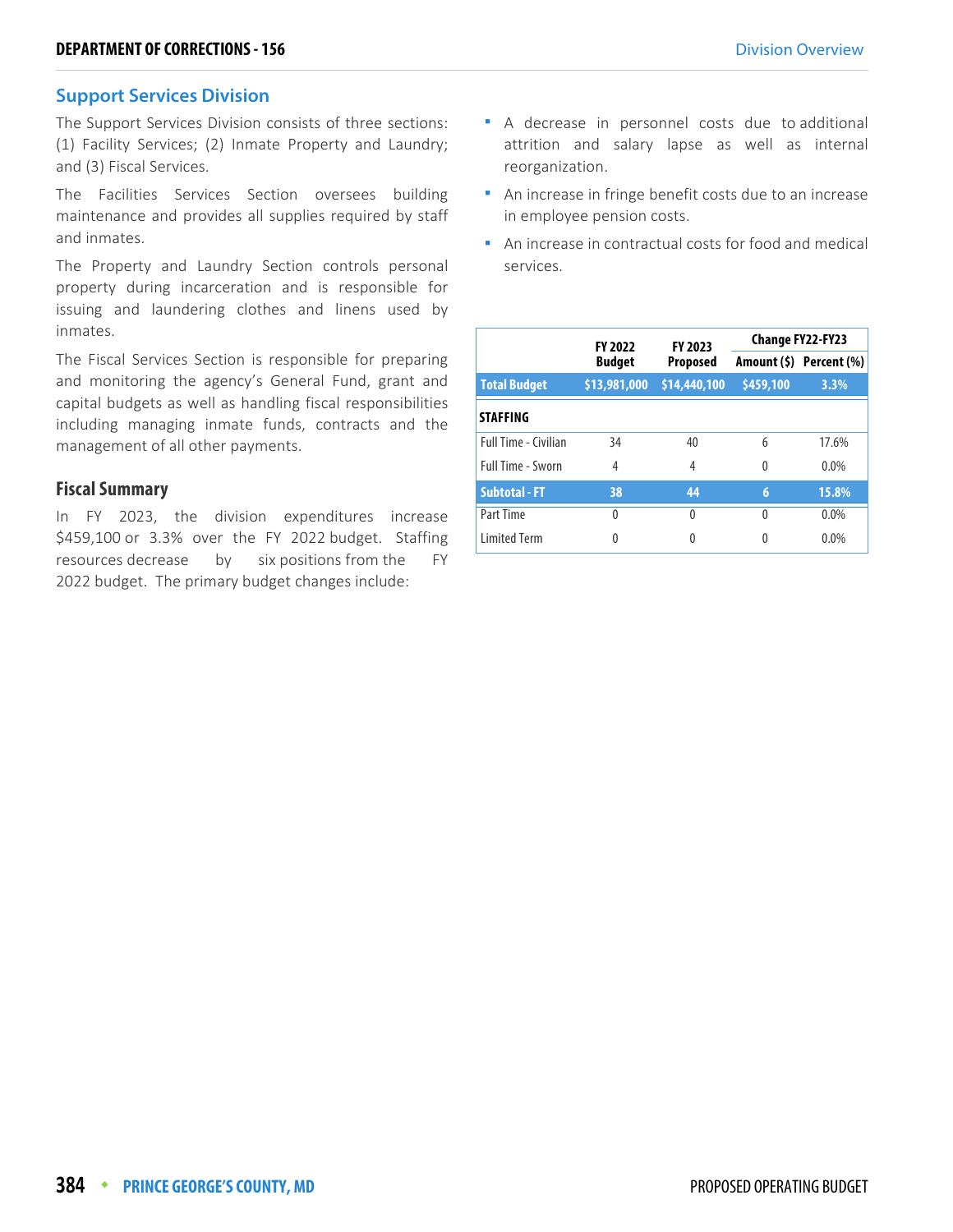### **Inmate Services Division**

**Inmate Services Division** The Inmate Services Division is responsible for ensuring that inmates have the opportunity to leave the correctional center better prepared to function in their own communities. To accomplish this task, the division oversees and provides programs established to facilitate inmate reintegration including substance abuse counseling, religious services, basic adult education, vocational training, library services, health education services and recreational activities.

### **Fiscal Summary**

In FY 2023, the division expenditures decrease \$137,100 or -5.1% under the FY 2022 budget. Staffing resources decrease by three positions from the FY 2022 budget. The primary budget changes include:

A decrease in personnel costs due salary lapse and staffing attrition partially offset by the staffing

realignment between divisions based on historical spending.

- **An increase in fringe benefit costs due to an increase** in employee pension costs.
- **Funding supports inmate library services and** educational training and increased vehicle maintenance costs.

|                      | <b>FY 2022</b> | FY 2023     | Change FY22-FY23 |                         |  |  |
|----------------------|----------------|-------------|------------------|-------------------------|--|--|
|                      | <b>Budget</b>  | Proposed    |                  | Amount (\$) Percent (%) |  |  |
| <b>Total Budget</b>  | \$2,695,800    | \$2,558,700 | \$(137,100)      | $-5.1%$                 |  |  |
| <b>STAFFING</b>      |                |             |                  |                         |  |  |
| Full Time - Civilian | 22             | 19          | (3)              | $-13.6%$                |  |  |
| Full Time - Sworn    | 3              | 3           | 0                | $0.0\%$                 |  |  |
| <b>Subtotal - FT</b> | 25             | 22          | (3)              | $-12.0%$                |  |  |
| Part Time            | 0              | 0           | $\Omega$         | $0.0\%$                 |  |  |
| <b>Limited Term</b>  | 0              | 0           | 0                | $0.0\%$                 |  |  |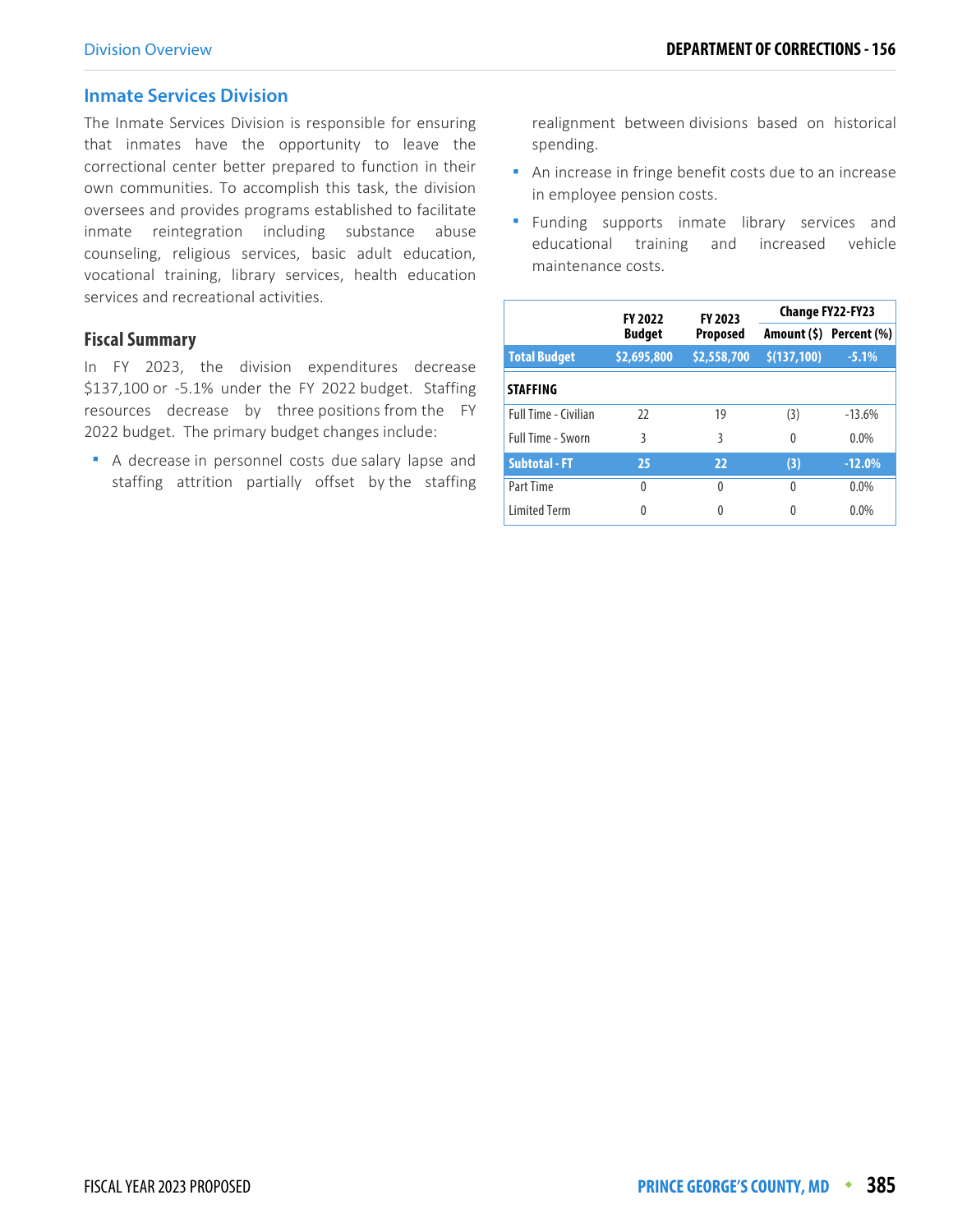**Special Operations Division** The Special Operations Division has three main roles: emergency response, inmate processing at regional centers in the County and the transportation of inmates to the hospital.

The emergency response service includes hostage negotiations, K-9 and emergency response.

### **Fiscal Summary**

In FY 2023, the division expenditures increase \$5,325,300 or 62.5% over the FY 2022 budget. Staffing resources increase by 47 positions from the FY 2022 budget. The primary budget changes include:

 An increase in personnel costs due to an internal reorganization offset by increased attrition and salary lapse.

- **An** increase in fringe benefit costs due to an increase in employee pension costs.
- **Funding supports a dog and shelter for the K-9 Unit.**

|                             | <b>FY 2022</b> | <b>FY 2023</b>  | <b>Change FY22-FY23</b> |                         |  |
|-----------------------------|----------------|-----------------|-------------------------|-------------------------|--|
|                             | <b>Budget</b>  | <b>Proposed</b> |                         | Amount (\$) Percent (%) |  |
| <b>Total Budget</b>         | \$8,523,300    | \$13,848,600    | \$5,325,300             | 62.5%                   |  |
| <b>STAFFING</b>             |                |                 |                         |                         |  |
| <b>Full Time - Civilian</b> | ξ              | 3               | $\Omega$                | $0.0\%$                 |  |
| Full Time - Sworn           | 107            | 154             | 47                      | 43.9%                   |  |
| <b>Subtotal - FT</b>        | 110            | 157             | 47                      | 42.7%                   |  |
| Part Time                   | $\Omega$       | 0               | $\Omega$                | 0.0%                    |  |
| <b>Limited Term</b>         | Λ              | N               | Λ                       | 0.0%                    |  |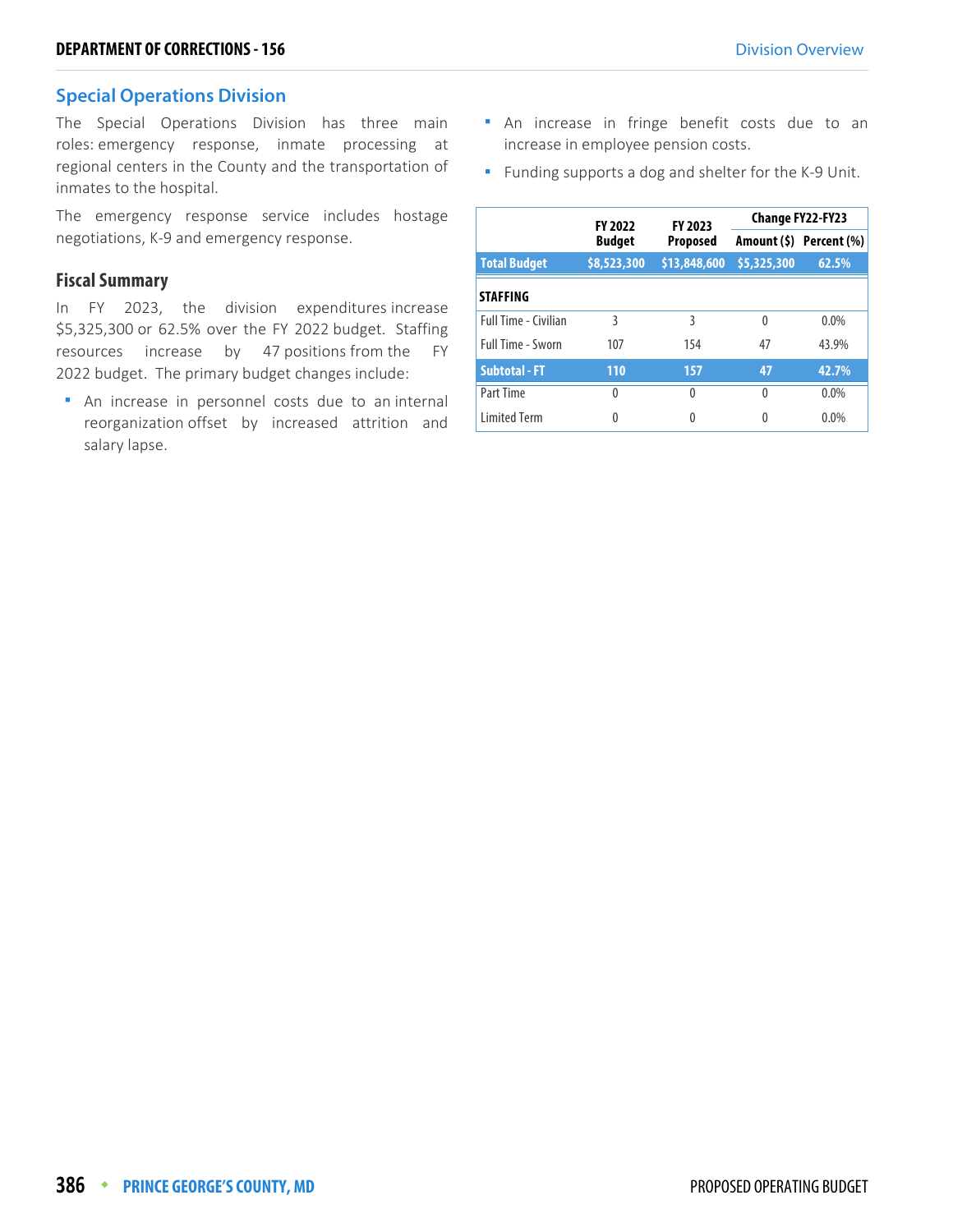**Community Corrections Division** The Community Corrections Division provides alternative-to-incarceration options, intermediate/ graduated sanctions and reentry services to offenders. The division houses the department's Work Release Program, the Community Service Program, the Community Supervision Section and the Reentry Services Section. It is the goal of the division to assist returning citizens with their transition to the community. The division's objectives are to provide alternative-toincarceration options for the judiciary and offenders; to provide the appropriate supervision to offenders while in the community; and to offer intermediate/graduated sanctions before incarceration when an offender violates regulations.

### **Fiscal Summary**

In FY 2023, the division expenditures increase \$2,235,700 or 112.8% over the FY 2022 budget. Staffing resources increase by 27 positions from the FY 2022 budget. The primary budget changes include:

- An increase in personnel costs due to internal organization to centralize community supervision activities in one division offset by increased attrition and salary lapse.
- An increase in fringe benefit costs due to an increase in employee pension costs.
- **Funding supports reentry program services.**

|                             | <b>FY 2022</b> | FY 2023         | Change FY22-FY23 |                         |  |  |
|-----------------------------|----------------|-----------------|------------------|-------------------------|--|--|
|                             | <b>Budget</b>  | <b>Proposed</b> |                  | Amount (\$) Percent (%) |  |  |
| <b>Total Budget</b>         | \$2,062,600    | \$4,388,300     | \$2,325,700      | 112.8%                  |  |  |
| <b>STAFFING</b>             |                |                 |                  |                         |  |  |
| <b>Full Time - Civilian</b> | 18             | 36              | 18               | 100.0%                  |  |  |
| <b>Full Time - Sworn</b>    | 3              | 12              | 9                | 300.0%                  |  |  |
| <b>Subtotal - FT</b>        | 21             | 48              | 27               | 128.6%                  |  |  |
| Part Time                   | 0              | 0               | $\Omega$         | $0.0\%$                 |  |  |
| <b>Limited Term</b>         | Λ              | 0               |                  | $0.0\%$                 |  |  |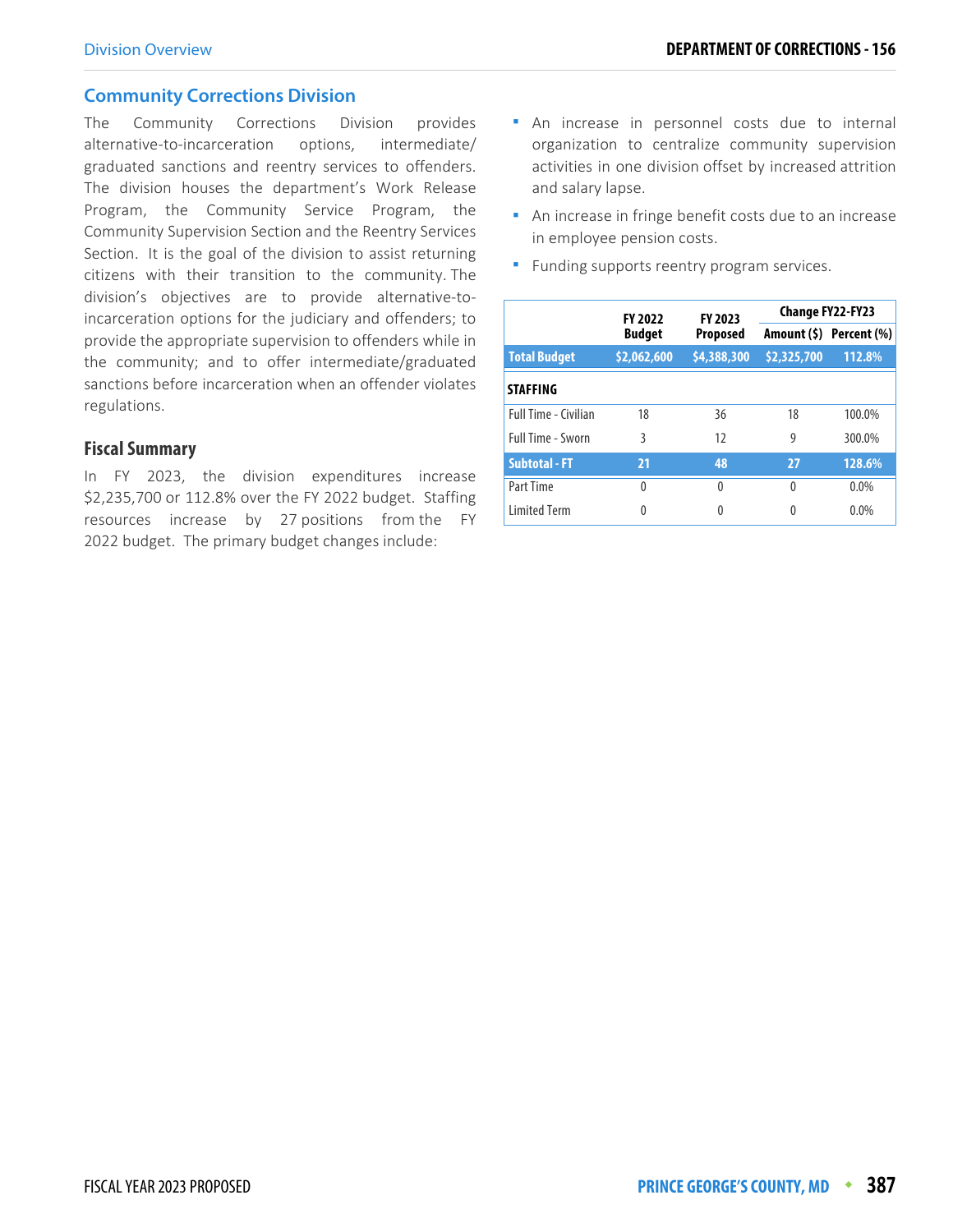# **GRANT FUNDS SUMMARY**

### **Expenditures by Category - Grant Funds**

|                        | <b>FY 2021</b> | <b>FY 2022</b> | <b>FY 2022</b>  | FY 2023         | <b>Change FY22-FY23</b> |             |
|------------------------|----------------|----------------|-----------------|-----------------|-------------------------|-------------|
| Category               | Actual         | <b>Budget</b>  | <b>Estimate</b> | <b>Proposed</b> | Amount $(5)$            | Percent (%) |
| Compensation           | \$508,829      | \$458,200      | \$212,500       | \$200,000       | \$(258, 200)            | $-56.4%$    |
| <b>Fringe Benefits</b> |                | 25,000         |                 |                 | (25,000)                | $-100.0\%$  |
| <b>Operating</b>       | 80,243         | 475,400        | 416,700         |                 | (475, 400)              | $-100.0\%$  |
| Capital Outlay         |                |                |                 |                 |                         |             |
| <b>SubTotal</b>        | \$589,072      | \$958,600      | \$629,200       | \$200,000       | \$(758,600)             | $-79.1%$    |
| Recoveries             |                |                |                 |                 |                         |             |
| <b>Total</b>           | \$589,072      | \$958,600      | \$629,200       | \$200,000       | \$(758,600)             | $-79.1%$    |

The FY 2023 proposed grant budget is \$200,000, a decrease of \$758,600 or -79.1% under the FY 2022 approved budget. This decrease is driven by the removal of the Recovery Points Reentry Residential Treatment Grant and cash match requirements as well as the COVID-19 Emergency Response Grant. Funding continues to include the Edward Byrne Memorial Justice Assistance Grant-Local Solicitation. The Department of Corrections will continue to serve as the lead agency for this grant.

### **Staff Summary by Division - Grant Funds**

| <b>Staff Summary by</b>                                                     |    | <b>FY 2022</b> |             |       | <b>FY 2023</b> |             |
|-----------------------------------------------------------------------------|----|----------------|-------------|-------|----------------|-------------|
| <b>Division &amp; Grant Program</b>                                         | FT | <b>PT</b>      | <b>LTGF</b> | . F L | PT             | <b>LTGF</b> |
| <b>Support Services Division</b>                                            |    |                |             |       |                |             |
| <b>Edward Byrne Memorial Justice</b><br>Assistance Grant-Local Solicitation |    |                |             |       |                |             |
| <b>Women's Empowerment Program</b>                                          |    |                |             |       |                |             |
| <b>Emergency Coronavirus Response</b><br>Project Grant                      |    |                |             |       |                |             |
| <b>Total Support Services Division</b>                                      |    |                |             |       |                |             |
| <b>Total</b>                                                                |    |                |             |       |                |             |

In FY 2023, funding is provided for two limited term grant funded (LTGF) positions. A decrease of two positions under the prior year is due to the removal of the Emergency Coronavirus Response Project Grant. Funding for the Women's Empowerment Program is provided for in the Department of Social Services.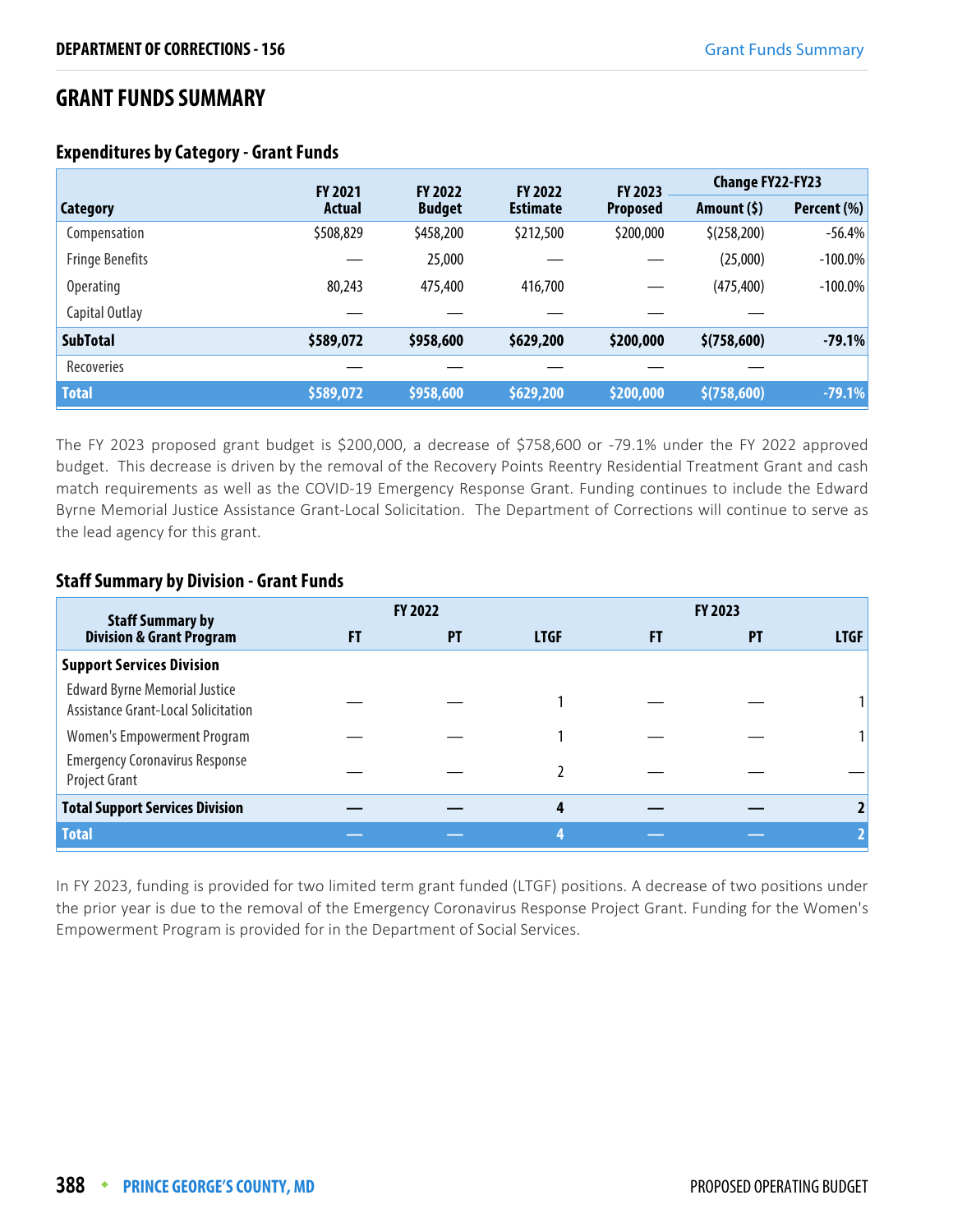# **Grant Funds by Division**

|                                                                                                                 | <b>FY 2021</b> | <b>FY 2022</b> | <b>FY 2022</b>  | <b>FY 2023</b>  | <b>Change FY22-FY23</b> |             |
|-----------------------------------------------------------------------------------------------------------------|----------------|----------------|-----------------|-----------------|-------------------------|-------------|
| <b>Grant Name</b>                                                                                               | <b>Actual</b>  | <b>Budget</b>  | <b>Estimate</b> | <b>Proposed</b> | Amount $(5)$            | Percent (%) |
| <b>Support Services Division</b><br><b>Edward Byrne Memorial Justice</b><br>Assistance Grant-Local Solicitation | \$62,452       | \$200,000      | \$356,400       | \$200,000       | \$—                     | $0.0\%$     |
| <b>Emergency Coronavirus Response</b><br><b>Project Grant</b>                                                   | 510,552        | 500,000        |                 |                 | (500,000)               | $-100.0\%$  |
| <b>Recovery Points Reentry</b><br><b>Residential Treatment</b>                                                  | 16,067         | 186,000        | 272,800         |                 | (186,000)               | $-100.0\%$  |
| <b>Total Support Services Division</b>                                                                          | \$589,072      | \$886,000      | \$629,200       | \$200,000       | \$ (686,000)            | $-77.4%$    |
| <b>Subtotal</b>                                                                                                 | \$589,072      | \$886,000      | \$629,200       | \$200,000       | \$(686,000)             | $-77.4%$    |
| <b>Total Transfer from General Fund -</b><br>(County Contribution/Cash Match)                                   |                | 72,600         | 18,700          |                 |                         | 0.0%        |
| <b>Total</b>                                                                                                    | \$589,072      | \$958,600      | \$647,900       | \$200,000       | \$(758,600)             | $-79.1%$    |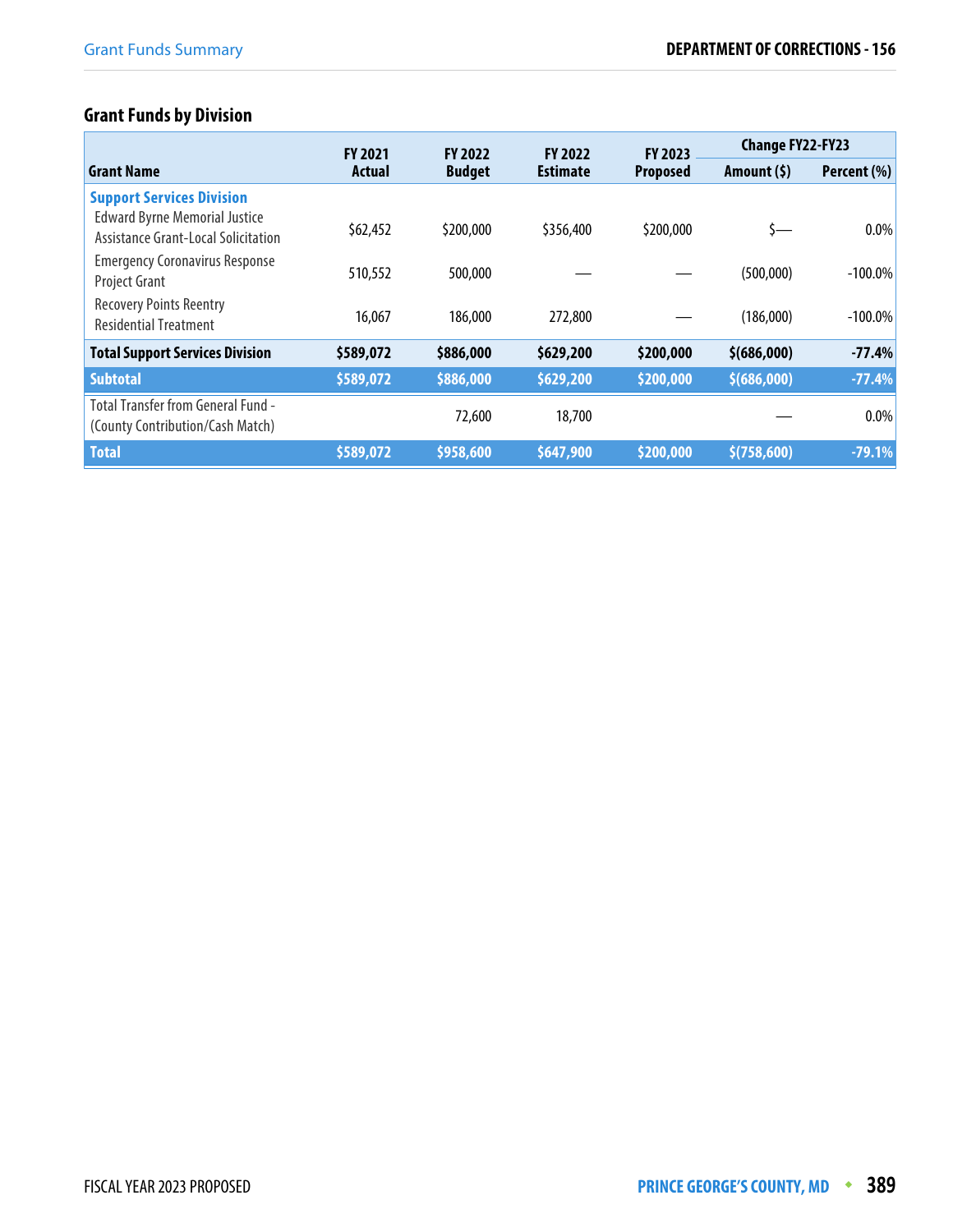# **EDWARD BYRNE MEMORIAL JUSTICE ASSISTANCE GRANT-LOCAL SOLICITATION -- \$200,000**

The U.S. Department of Justice (DOJ) through the Bureau of Justice Assistance (BJA), Office of Justice Programs (OJP) provides funding to support the County's public safety agencies, specifically, the Police Department, Fire/ EMS Department, the Office of the Sheriff and the Office of the States Attorney for overtime, equipment and technology to reduce crime and promote safety to our citizens.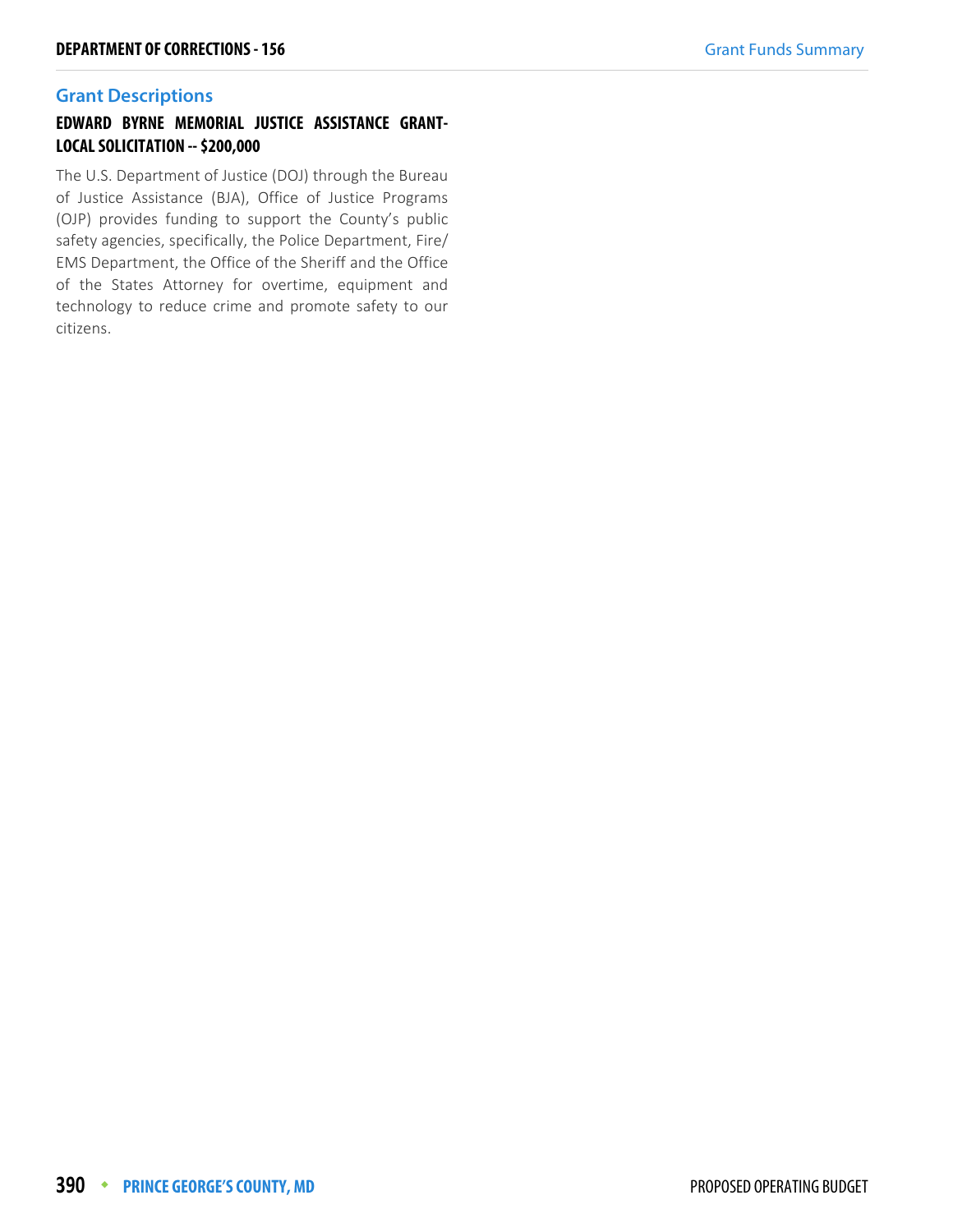# **SERVICE DELIVERY PLAN AND PERFORMANCE**

**Goal 1** – To provide inmate rehabilitative and reentry services.

**Objective 1.1** – Increase the number of the inmates that achieve one grade level within a year.

| <b>FY 2027</b> | <b>FY 2020</b> | <b>FY 2021</b> | <b>FY 2022</b>   | <b>FY 2023</b>   | Trend |
|----------------|----------------|----------------|------------------|------------------|-------|
| Target         | Actual         | Actual         | <b>Estimated</b> | <b>Projected</b> |       |
| 70             |                |                |                  | 20               |       |

### **Trend and Analysis**

The department's average daily population for FY 2021 was 732. Of this average daily population, a total of 20% percent are enrolled in programs to address their behavioral and educational needs. To contain the spread of COVID-19, educational instructors, agency partners and community providers have not been granted access to the facility and are temporarily unable to provide educational program services. In the meantime, the department has devised alternative strategies to deliver services which include the use of non-contact booths for substance abuse assessments and treatment planning development, tele-monitors for counselors to conduct virtual treatment groups and individual consultations via Microsoft Teams, Zoom and Google Interviews. The department anticipates that the need for these services will rise as individuals report coping with depression, anxiety and stress from COVID-19 by using drugs and alcohol. Since July 2021, on average there are 10 opioid disorder users enrolled weekly into the department. To address this trend, the department will continue to utilize medicated-assisted treatment (MAT). In October 2021, the department has implemented screening brief intervention to referral and treatment (SBIRT) so that detainees are screened and referred to treatment and community resources early in their enrollment process. On average this program has 14 participants enrolled with an average of 24 referrals to the MAT program. In August 2021, the Inmate Services Division used the drug abuse screening test (DAST) to identify all individuals admitted to the facility with a history of substance abuse or an active substance use disorder. On average six to seven individuals are screened daily. Detainees that score a three or more on the DAST are referred to the jail based substance abuse treatment program which on average has 33 participants.

The online high school graduation test continues to be difficult to pass. The detainees continue to test in the elementary grade levels when assessed for the general education development (GED) Program; thereby requiring additional preparation for it. The Board of Education supplied Chromebooks for the juveniles to facilitate the completion and submission of assignments. In FY 2022, with in-person group programs being hindered by the pandemic, the department plans on supplying tablets to all detainees to allow for educational and programing services that they believe in turn will increase the participation level.

| <b>Measure Name</b>                             | <b>FY 2019</b><br>Actual | <b>FY 2020</b><br>Actual | <b>FY 2021</b><br>Actual | <b>FY 2022</b><br><b>Estimated</b> | <b>FY 2023</b><br>Projected |
|-------------------------------------------------|--------------------------|--------------------------|--------------------------|------------------------------------|-----------------------------|
| <b>Resources (Input)</b>                        |                          |                          |                          |                                    |                             |
| Vocational/educational instructors              |                          | 4                        |                          |                                    | 3.                          |
| <b>Workload, Demand and Production (Output)</b> |                          |                          |                          |                                    |                             |
| Inmates eligible for educational services       | 666                      | 214                      | 314                      | 350                                | 400                         |
| Inmates enrolled in educational services        | 557                      | 348                      | 0                        | 244                                | 350                         |
| Inmates assessed for educational services       | 352                      | 182                      | 92                       | 40                                 | 70                          |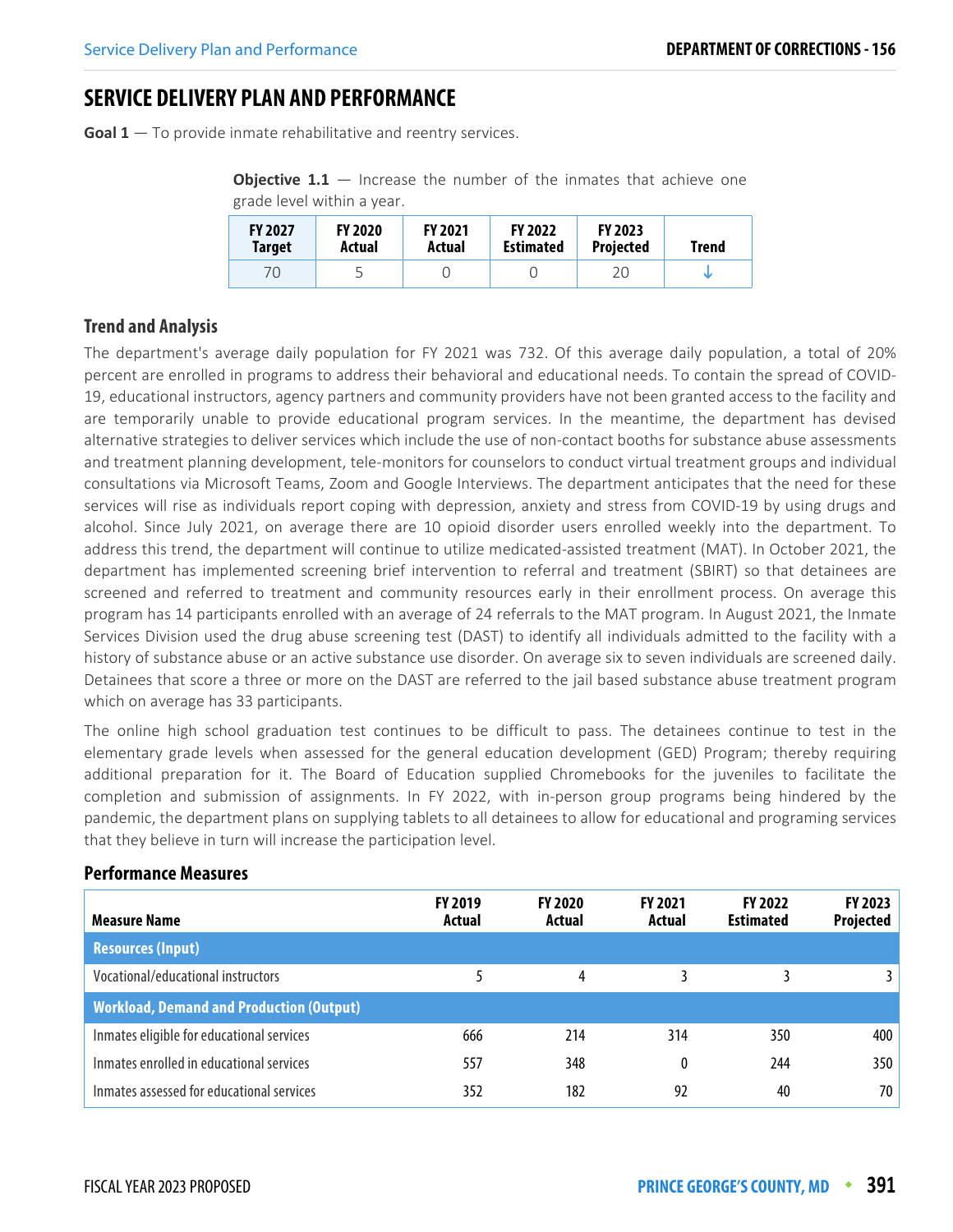| <b>Measure Name</b>                                         | <b>FY 2019</b><br>Actual | <b>FY 2020</b><br>Actual | <b>FY 2021</b><br>Actual | <b>FY 2022</b><br><b>Estimated</b> | FY 2023<br><b>Projected</b> |
|-------------------------------------------------------------|--------------------------|--------------------------|--------------------------|------------------------------------|-----------------------------|
| <b>Efficiency</b>                                           |                          |                          |                          |                                    |                             |
| Inmates receiving instruction per educational<br>instructor | 11.0                     | 95.0                     | 0                        | 81.0                               | 116.0                       |
| <b>Quality</b>                                              |                          |                          |                          |                                    |                             |
| Inmate requests for educational services                    | 998                      | 577                      | 311                      | 400                                | 500                         |
| <b>Impact (Outcome)</b>                                     |                          |                          |                          |                                    |                             |
| Inmates increasing reading by one grade level               |                          |                          | 0                        | 0                                  | 20 <sub>1</sub>             |

**Objective 1.2** – Increase the percentage of the acute mentally ill inmates who transition from the behavioral unit to general population.

| <b>FY 2027</b> | <b>FY 2020</b> | <b>FY 2021</b> | <b>FY 2022</b>   | <b>FY 2023</b>   | Trend |
|----------------|----------------|----------------|------------------|------------------|-------|
| <b>Target</b>  | Actual         | Actual         | <b>Estimated</b> | <b>Projected</b> |       |
| 35%            | 6%             | 0%             | 0%               | 10%              |       |

### **Trend and Analysis**

An average of 27% of the average daily inmate population are identified as mentally ill and are prescribed psychotropic medications. While medication therapy is an acceptable method to treat the mentally ill, it is also vital to complement medication with mental health counseling, behavioral modification and a restrictive self-contained therapeutic environment in order to promote staff and inmate wellness and ensure safety. The Behavioral Health Unit (BHU) will offer a two-phase step-down system for the chronic, severe and acute mentally ill inmates who are currently placed in isolation and/or administrative segregation due to maladjustment behavioral issues. Acute mental illness is characterized by significant and distressing symptoms of a mental illness requiring immediate treatment. Inmates who suffer from an acute mental illness may become a danger to themselves or others. The BHU will offer a holistic approach to mental health treatment while incarcerated where the participants are able to achieve wellness and matriculate to general population and reentry into the community. Success will be measured based on the number of inmates assessed, compliant with treatment and successfully placed in general population. Due to housing unit renovations and construction projects, the opening of the BHU has been delayed until appropriate housing unit spacing has been identified.

| <b>Measure Name</b>                                   | <b>FY 2019</b><br>Actual | <b>FY 2020</b><br>Actual | <b>FY 2021</b><br>Actual | <b>FY 2022</b><br><b>Estimated</b> | <b>FY 2023</b><br>Projected |
|-------------------------------------------------------|--------------------------|--------------------------|--------------------------|------------------------------------|-----------------------------|
| <b>Resources (Input)</b>                              |                          |                          |                          |                                    |                             |
| Staff assigned to behavioral health unit              | 0                        | 0                        |                          | 0                                  | 0                           |
| <b>Workload, Demand and Production (Output)</b>       |                          |                          |                          |                                    |                             |
| Acute mentally-ill assigned to behavioral health unit | 0                        | 0                        |                          | 0                                  | $\mathbf{0}$                |
| <b>Efficiency</b>                                     |                          |                          |                          |                                    |                             |
| Inmates assigned to behavioral unit                   | $0\%$                    | $0\%$                    | 0%                       | $0\%$                              | $0\%$                       |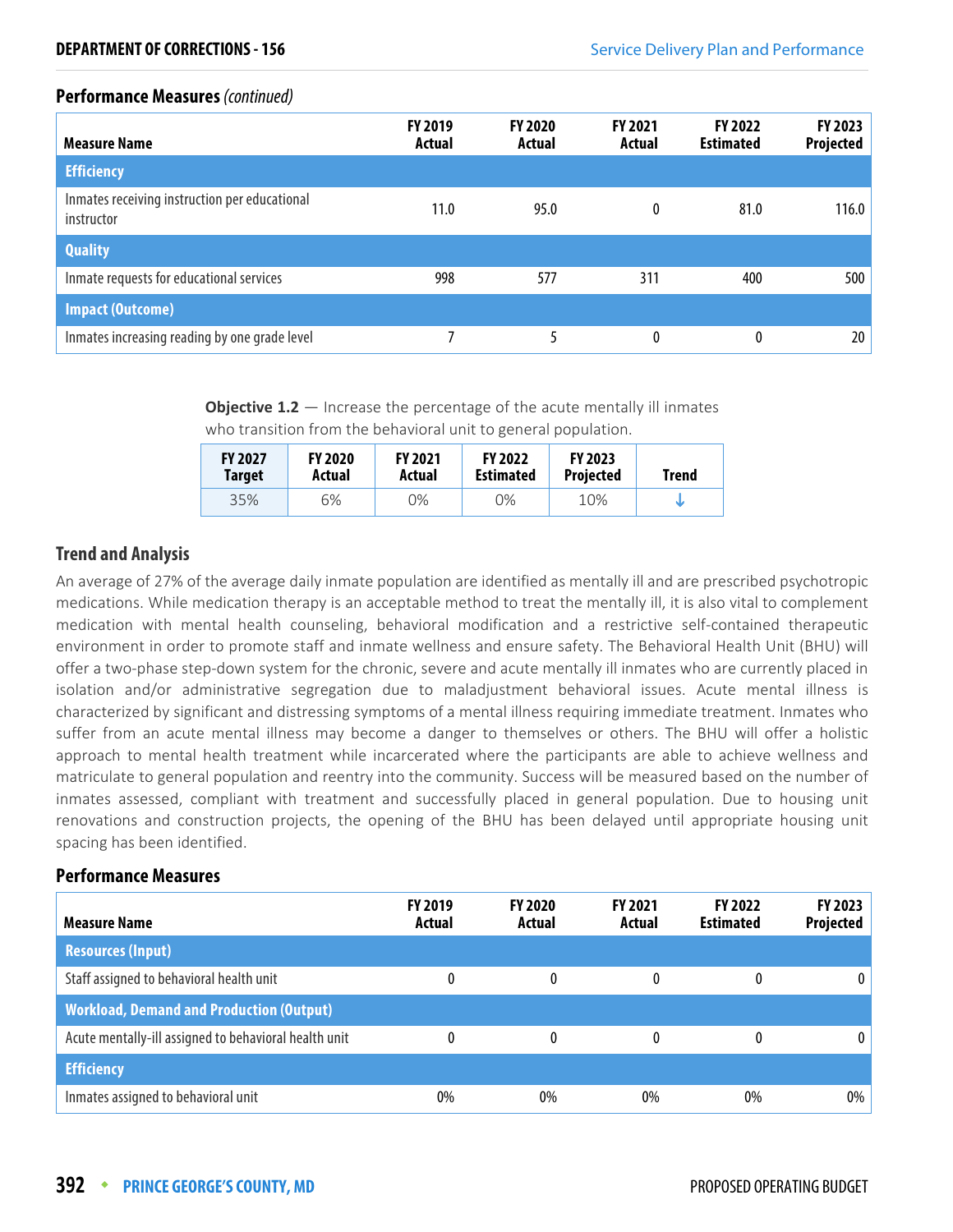| <b>Measure Name</b>                                           | <b>FY 2019</b><br>Actual | <b>FY 2020</b><br>Actual | <b>FY 2021</b><br>Actual | <b>FY 2022</b><br><b>Estimated</b> | FY 2023<br>Projected |
|---------------------------------------------------------------|--------------------------|--------------------------|--------------------------|------------------------------------|----------------------|
| <b>Quality</b>                                                |                          |                          |                          |                                    |                      |
| Behavioral unit inmates sanctioned to disciplinary<br>housing | 0                        | 0                        |                          |                                    | 0                    |
| <b>Impact (Outcome)</b>                                       |                          |                          |                          |                                    |                      |
| Acute mentally-ill transferred to general population          | 15%                      | 6%                       | 0%                       | 0%                                 | 10%                  |

**Goal 2** — To provide diversionary and alternative-to-incarceration programs.

**Objective 2.1** – Increase the percentage of offenders placed into the Community Release Center.

| <b>FY 2027</b> | <b>FY 2020</b> | <b>FY 2021</b> | <b>FY 2022</b>   | <b>FY 2023</b>   | Trend |
|----------------|----------------|----------------|------------------|------------------|-------|
| <b>Target</b>  | Actual         | Actual         | <b>Estimated</b> | <b>Projected</b> |       |
| 60             | 1 2            |                | ٮ                | 10               |       |

### **Trend and Analysis**

The Community Release Center (CRC) is an alternative-to-incarceration facility for both pretrial and sentence offenders. It enables both to serve either serve their time or await adjudication on their case(s) in the community instead of the jail. CRC aids in reducing re-incarceration by providing an array of supportive community resources and collaborating with the Health Department's, "The Bridge Center" that provides reentry resources for returning citizens. During the past year, staff hours dedicated to the screening of potential residents increased, and CRC saw a significant rise in the number of court referrals. Pre-pandemic, in 2019, the average daily population in CRC was 17. The resident count decreased by 41% in 2020 with an average of 10. Due to the pandemic, CRC was closed with inmates released or returned to jail and staff reassigned. At the height of its population, the program was operating at 60% occupancy that was above the estimated rate. CRC remains closed with a tentative reopening date in Spring 2022. While anticipating its reopening, there is a need to hire and train staff who will be dedicated to screening offenders for program participation. Adhering to Center for Disease Control and Prevention (CDC) guidelines as it relates to social-distancing, CRC staff will rebuild the population using a similar population build trajectory as previously used. Once open, CRC will welcome the Maryland Division of Public Safety and Correctional Services participants who are eligible to return to the County from the State Prison under the Juvenile Restoration Act.

| <b>Measure Name</b>                             | FY 2019<br>Actual | FY 2020<br>Actual | <b>FY 2021</b><br>Actual | FY 2022<br><b>Estimated</b> | FY 2023<br><b>Projected</b> |
|-------------------------------------------------|-------------------|-------------------|--------------------------|-----------------------------|-----------------------------|
| <b>Workload, Demand and Production (Output)</b> |                   |                   |                          |                             |                             |
| Community checks made                           | 60                | 50                | 0                        | 25                          | 50                          |
| Offenders enrolled                              | 15                | 146               | 0                        | 11                          | 26                          |
| Program violations by offender                  | 37                | 19                | 0                        | 15                          | 31                          |
| <b>Efficiency</b>                               |                   |                   |                          |                             |                             |
| Offenders per staff                             | 34                | 19                | 0                        |                             | 4                           |
| Offender violated                               | $0\%$             | 73%               | 0%                       | 1%                          | 3%                          |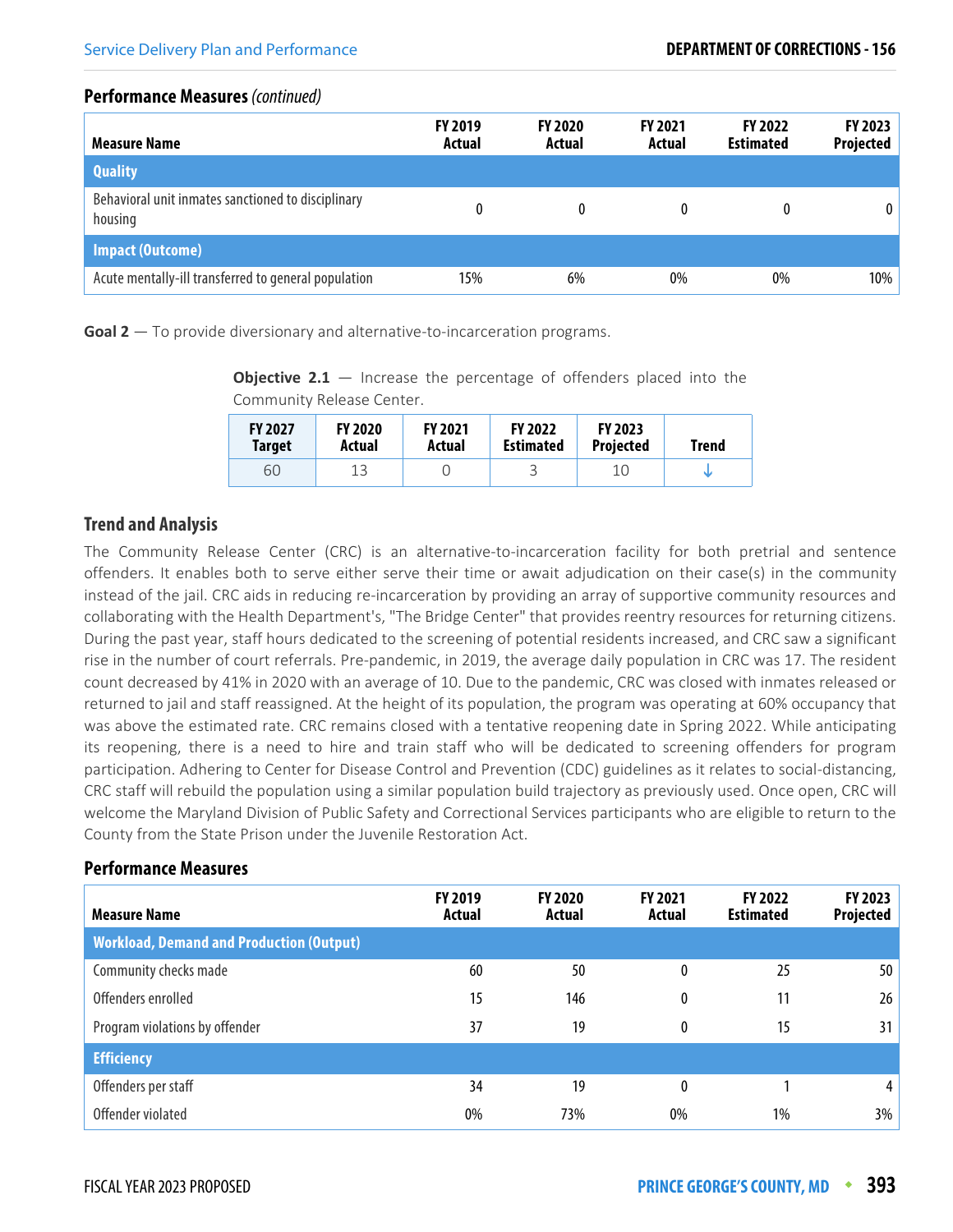| <b>Measure Name</b>                                           | <b>FY 2019</b><br>Actual | <b>FY 2020</b><br>Actual | <b>FY 2021</b><br>Actual | <b>FY 2022</b><br><b>Estimated</b> | FY 2023<br><b>Projected</b> |
|---------------------------------------------------------------|--------------------------|--------------------------|--------------------------|------------------------------------|-----------------------------|
| <b>Quality</b>                                                |                          |                          |                          |                                    |                             |
| Staff hours used to identify eligible offenders               | 750                      | 510                      | 0                        | 300                                | 700                         |
| <b>Impact (Outcome)</b>                                       |                          |                          |                          |                                    |                             |
| Program participants released with no new criminal<br>charges | 20                       | 13                       | 0                        |                                    | 10 <sup>1</sup>             |

**Goal 3** — To promote a healthy and safe workplace environment.

**Objective 3.1** – Increase the percentage of employees who participate in wellness programs.

| <b>FY 2027</b> | <b>FY 2020</b> | <b>FY 2021</b> | <b>FY 2022</b>   | <b>FY 2023</b>   | Trend |
|----------------|----------------|----------------|------------------|------------------|-------|
| <b>Target</b>  | Actual         | Actual         | <b>Estimated</b> | <b>Projected</b> |       |
| 30             | ٮ              |                | 18               | 25               |       |

### **Trend and Analysis**

Jails, along with prisons, have a culture of violence because inmate behavior can be erratic, unpredictable and dangerous due to having survive imprisonment. As a result, correctional staff must remain hyper-vigilant, as well as emotionally and physically guarded in a way that is uncommon in other careers. This heightened level of alert along with repeated exposure to trauma, and the stress of shift work causes mental fatigue and emotional hardship that can impact a correctional officer's professional and personal life. COVID-19 has increased these risks to health and safety and caused an increase in reported stress and anxiety. Poor management of trauma, stress and anxiety can lead to low productivity, chronic absenteeism and tardiness, high staff turnover, mental health issues and post-traumatic stress disorder. The Department of Corrections has expanded its capability to provide direct assistance to its staff by creating the Employee Support Unit (ESU) that consists of two mental health professionals (one full time and one 1,000-hour LTGF), one Captain from Security and a 30-member critical incident stress management peer support team to assist staff members who are exposed to traumatic work-related incidents. ESU is designed to facilitate access to resources so that employees can better manage their stress, improve their emotional and relational health, which leads to overall improved work performance and job satisfaction. ESU provides crisis counseling, individual, group and relationship counseling and support to staff in need of addictions treatment and psychiatric care. The ESU Captain works with the shift commanders to modify work schedules or assignments when appropriate to facilitate staff getting necessary treatment. ESU also works with the Development Education and Training Unit to provide educational programs on mental health and stress management and offers monthly workshops on additional topics such as financial literacy, parenting, caregiving and nutrition.

| <b>Measure Name</b>                             | <b>FY 2019</b><br>Actual | <b>FY 2020</b><br>Actual | <b>FY 2021</b><br>Actual | <b>FY 2022</b><br><b>Estimated</b> | <b>FY 2023</b><br>Projected |
|-------------------------------------------------|--------------------------|--------------------------|--------------------------|------------------------------------|-----------------------------|
| <b>Resources (Input)</b>                        |                          |                          |                          |                                    |                             |
| Staff psychology coordinator's meeting hours    | 0                        | 132                      | 200                      | 255                                | 280                         |
| <b>Workload, Demand and Production (Output)</b> |                          |                          |                          |                                    |                             |
| Critical incidents                              | 0                        | 6                        |                          | 11                                 | 13                          |
| Employees who received counseling services      | 0                        | 112                      | 165                      | 165                                | 170                         |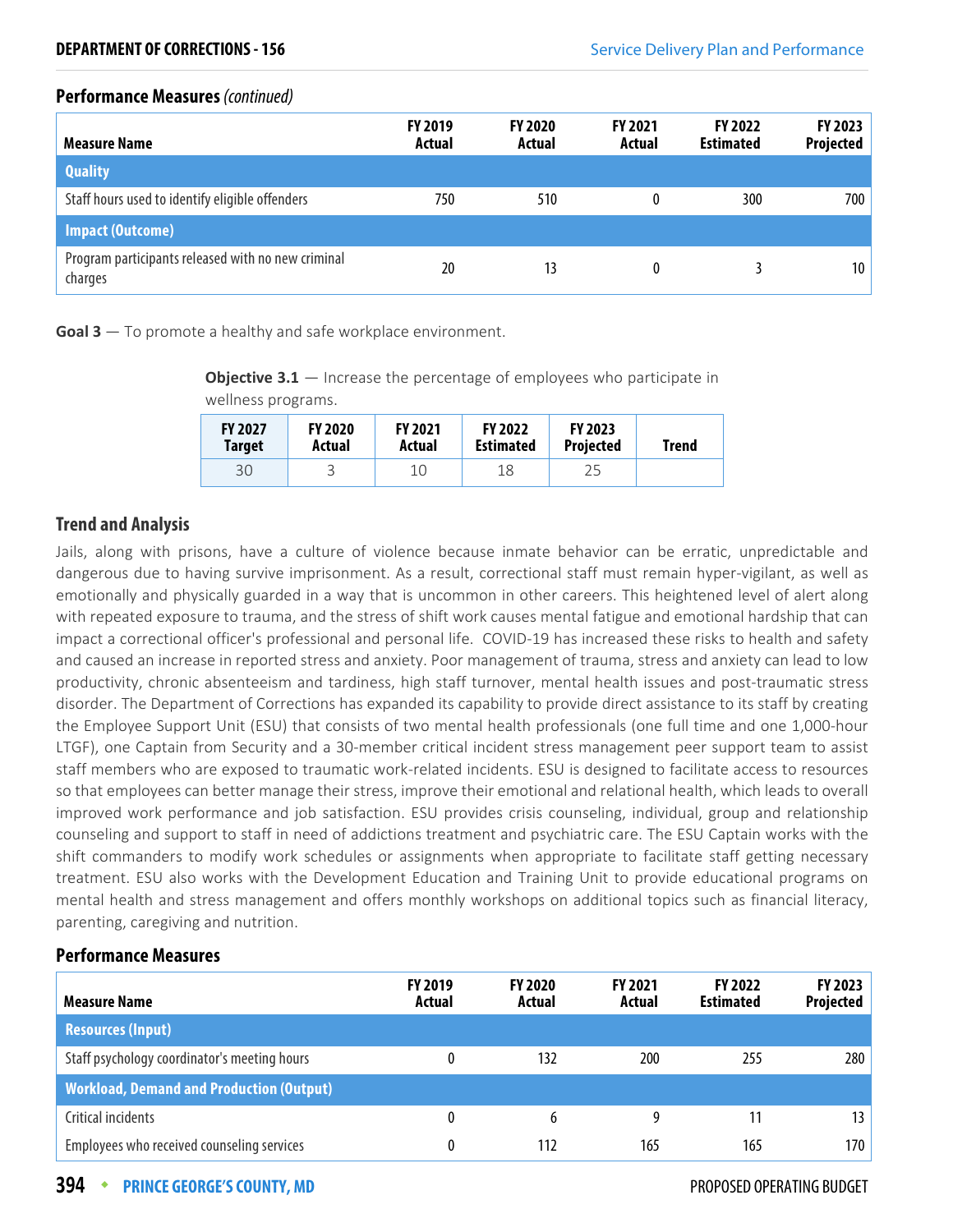| <b>Measure Name</b>                          | <b>FY 2019</b><br>Actual | <b>FY 2020</b><br>Actual | <b>FY 2021</b><br>Actual | <b>FY 2022</b><br><b>Estimated</b> | FY 2023<br>Projected |
|----------------------------------------------|--------------------------|--------------------------|--------------------------|------------------------------------|----------------------|
| <b>Efficiency</b>                            |                          |                          |                          |                                    |                      |
| Critical incidents resulting in a debriefing | 0%                       | 100%                     | 100%                     | 100%                               | 100%                 |
| <b>Impact (Outcome)</b>                      |                          |                          |                          |                                    |                      |
| Employee counseling cases closed             | 0                        |                          | 10                       | 18                                 | 25                   |

**Objective 3.2** – Decrease the number of assaults and injuries to staff within the facility.

| <b>FY 2027</b> | <b>FY 2020</b> | <b>FY 2021</b> | <b>FY 2022</b>   | <b>FY 2023</b>   | Trend |
|----------------|----------------|----------------|------------------|------------------|-------|
| <b>Target</b>  | Actual         | Actual         | <b>Estimated</b> | <b>Projected</b> |       |
| 130            | 64             | 80             | 90               | 110              |       |

### **Trend and Analysis**

The goal is reducing the number of inmates on officer assaults and injuries to staff. Correctional officers are exposed to unique hazards in a jail. Inmates who enter the correctional facility may be under the influence of drugs or alcohol and/ or may suffer from a mental illness. In comparison to other professions, correctional officers have one of the highest rates of nonfatal, work-related injuries, which may be serious enough to require that they miss a day of work or more. Most injuries are caused by inmate assaults; these assaults can by minor, for example, when an inmate pushes an officer. However, some assaults, for example, being bitten by an inmate or an inmate physically striking an officer with their hand, head, body or using a weapon can result in more serious injuries. Some injuries can be a result of a correctional officers' work activities, for example, restraining inmates, contraband searches and intervening when two inmates are fighting.

| <b>Measure Name</b>                                   | FY 2019<br><b>Actual</b> | <b>FY 2020</b><br>Actual | FY 2021<br><b>Actual</b> | FY 2022<br><b>Estimated</b> | FY 2023<br>Projected |
|-------------------------------------------------------|--------------------------|--------------------------|--------------------------|-----------------------------|----------------------|
| <b>Resources (Input)</b>                              |                          |                          |                          |                             |                      |
| Correctional officers                                 | 443                      | 437                      | 386                      | 400                         | 410                  |
| Staff conducting shakedowns                           | 335                      | 324                      | 324                      | 324                         | 324                  |
| Correctional officers assigned to housing units       | 224                      | 225                      | 220                      | 218                         | 220                  |
| <b>Workload, Demand and Production (Output)</b>       |                          |                          |                          |                             |                      |
| Inmate population per day                             | 317.0                    | 838.0                    | 796.0                    | 860.0                       | 900.0                |
| Weapons found in housing units                        | 28                       | 12                       | 21                       | 25                          | 28                   |
| Use of force incidents                                | 212                      | 223                      | 183                      | 201                         | 232                  |
| Assaults to staff                                     | 148                      | 53                       | 80                       | 88                          | 101                  |
| <b>Quality</b>                                        |                          |                          |                          |                             |                      |
| Inmates per day per housing unit correctional officer | 64.0                     | 64.0                     | 64.0                     | 64.0                        | 64.0                 |
| <b>Impact (Outcome)</b>                               |                          |                          |                          |                             |                      |
| Injuries to staff                                     | 136                      | 107                      | 80                       | 90                          | 110                  |